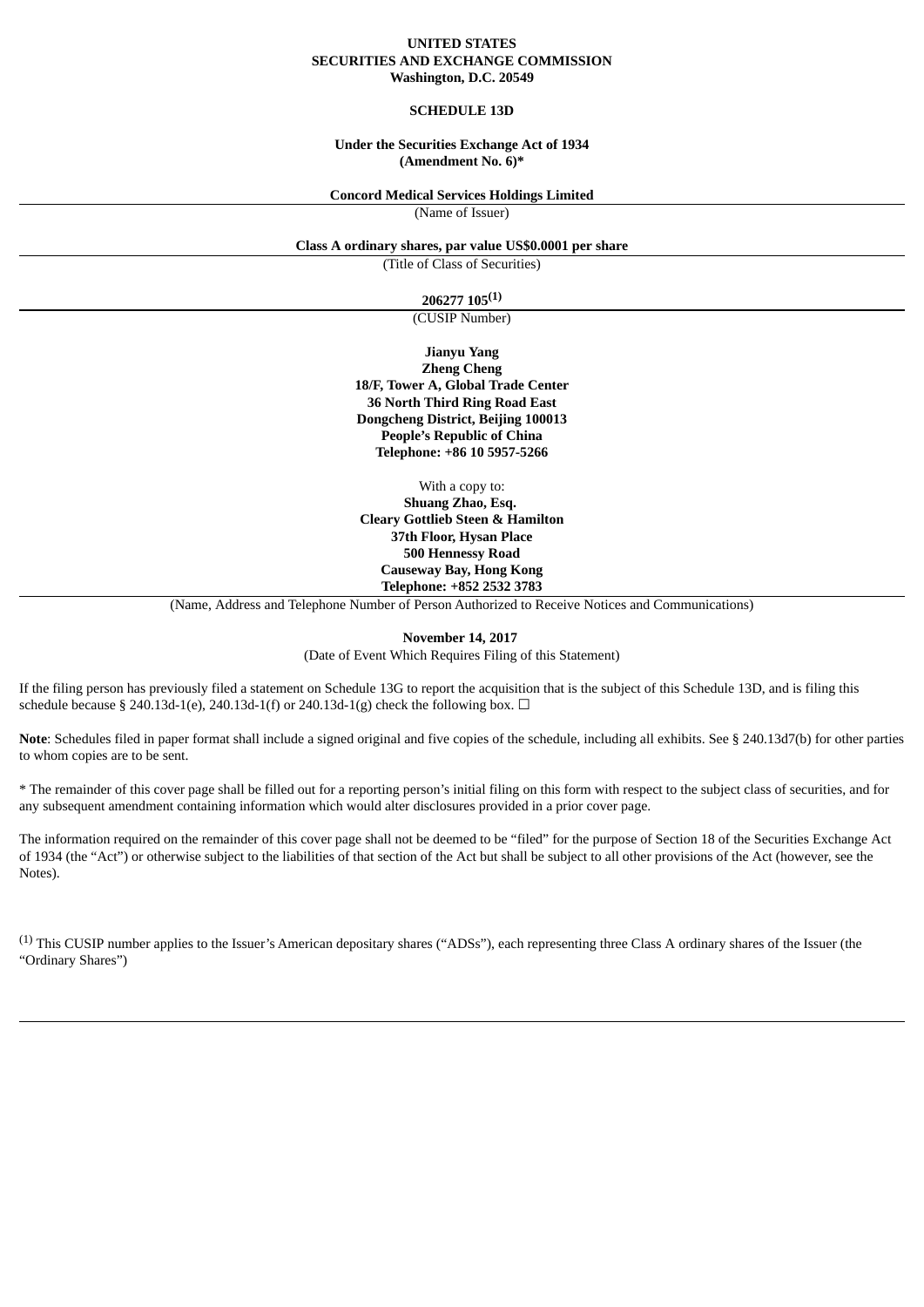| 1.               | Name of Reporting Persons<br>Jianyu Yang                                                          |                                                                     |                                                                                                |  |  |
|------------------|---------------------------------------------------------------------------------------------------|---------------------------------------------------------------------|------------------------------------------------------------------------------------------------|--|--|
| 2.               | (a) $\Box$<br>$(b)$ $\square$                                                                     | Check The Appropriate Box If A Member of A Group (See instructions) |                                                                                                |  |  |
| 3.               | <b>SEC Use Only</b>                                                                               |                                                                     |                                                                                                |  |  |
| $\overline{4}$ . | Source of Funds (See instructions)<br>OO                                                          |                                                                     |                                                                                                |  |  |
| 5.               |                                                                                                   |                                                                     | Check Box If Disclosure of Legal Proceedings Is Required Pursuant To Items 2(d) Or 2(e) $\Box$ |  |  |
| 6.               | Citizenship Or Place of Organization<br>People's Republic of China                                |                                                                     |                                                                                                |  |  |
|                  | Number of<br><b>Shares</b><br><b>Beneficially</b><br>Owned by<br>Each<br>Reporting<br>Person With | 7.                                                                  | <b>Sole Voting Power</b><br>825,932                                                            |  |  |
|                  |                                                                                                   | 8.                                                                  | <b>Shared Voting Power</b><br>59,770,876                                                       |  |  |
|                  |                                                                                                   | 9.                                                                  | Sole Dispositive Power<br>825,932                                                              |  |  |
|                  |                                                                                                   | 10.                                                                 | <b>Shared Dispositive Power</b><br>59,770,876                                                  |  |  |
| 11.              | Aggregate Amount Beneficially Owned by Each Reporting Person<br>60,596,8081                       |                                                                     |                                                                                                |  |  |
| 12.              | Check Box If The Aggregate Amount in Row (11) Excludes Certain Shares (See instructions) $\Box$   |                                                                     |                                                                                                |  |  |
| 13.              | Percent of Class Represented by Amount in Row (11)<br>$46.0\%$ <sup>2</sup>                       |                                                                     |                                                                                                |  |  |
| 14.              | Type of Reporting Person (See instructions)<br>IN                                                 |                                                                     |                                                                                                |  |  |

1. Includes (i) 45,787,948 Ordinary Shares and 4,660,976 ADSs, each representing three Ordinary Shares, held by Morgancreek, and (ii) 825,932 Ordinary Shares issuable upon exercise of options held by Mr. Yang that are exercisable currently or within 60 days of the date of this Amendment. Mr. Yang and his spouse, Ms. Bi Zhang, indirectly hold 18% and 42% of the shares of Morgancreek, respectively, and by virtue of such relationship Mr. Yang may be deemed the beneficial owner of all the Ordinary Shares (including Ordinary Shares in the form of ADSs) beneficially owned by Morgancreek.

2. Percentage calculated based on 131,022,616 Ordinary Shares issued and outstanding as of May 1, 2017, which was disclosed in the Issuer's annual report on Form 20-F (File No. 001-34563) filed with the SEC on May 1, 2017, and 825,932 Ordinary Shares issuable upon exercise of options held by Mr. Yang that are exercisable currently or within 60 days of the date of this Amendment.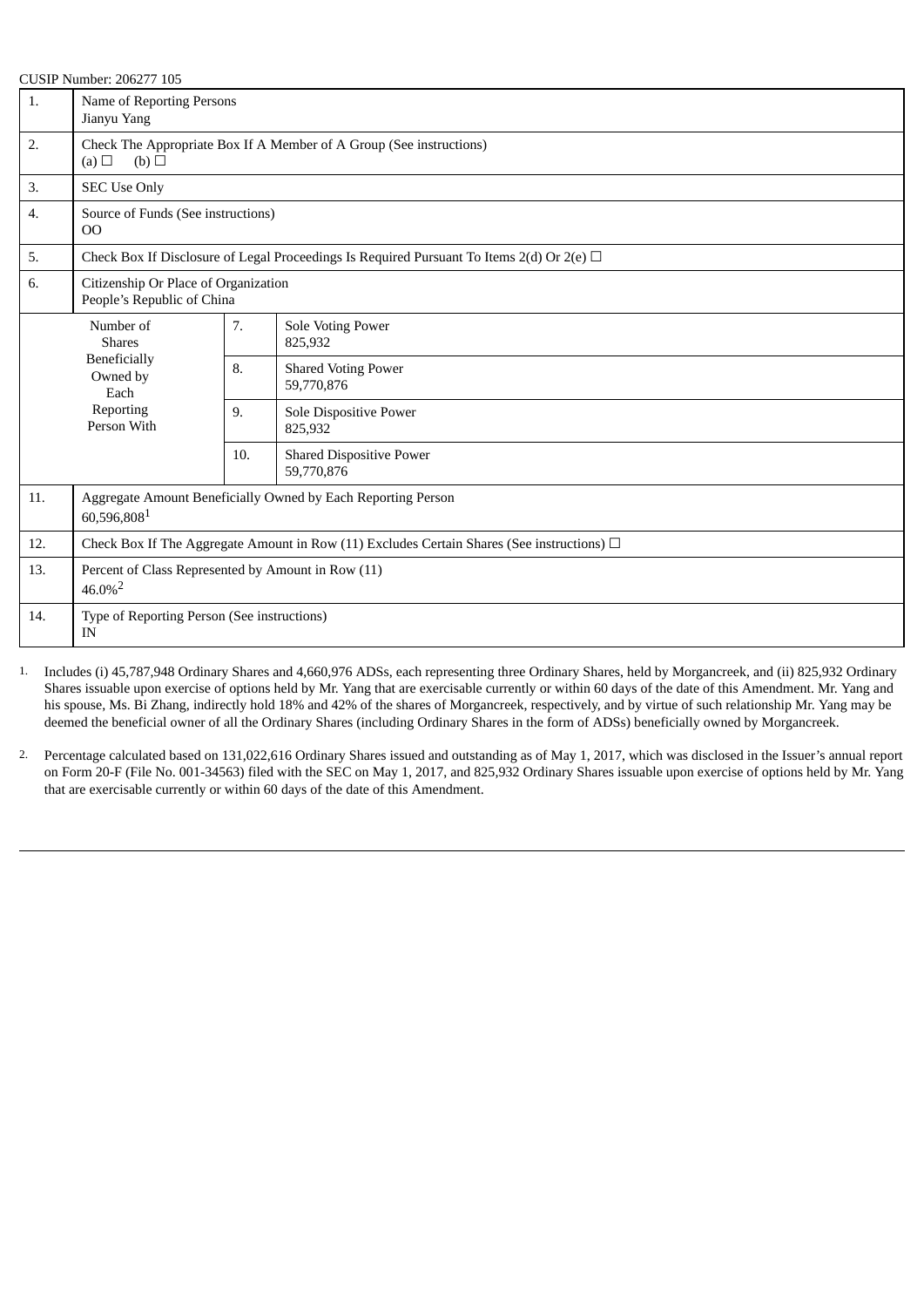| רחיון וואחווחבוי לחח <i>דו ז</i> וחי<br>1. | Name of Reporting Persons<br>Shanghai Hui Fu Science and Technology Development Co., Ltd.       |                                                                     |                                                                                                |  |  |
|--------------------------------------------|-------------------------------------------------------------------------------------------------|---------------------------------------------------------------------|------------------------------------------------------------------------------------------------|--|--|
| 2.                                         | $(a)$ $\square$<br>(b)                                                                          | Check The Appropriate Box If A Member of A Group (See instructions) |                                                                                                |  |  |
| 3.                                         | <b>SEC Use Only</b>                                                                             |                                                                     |                                                                                                |  |  |
| 4.                                         | Source of Funds (See instructions)<br>$00\,$                                                    |                                                                     |                                                                                                |  |  |
| 5.                                         |                                                                                                 |                                                                     | Check Box If Disclosure of Legal Proceedings Is Required Pursuant To Items 2(d) Or 2(e) $\Box$ |  |  |
| 6.                                         | Citizenship Or Place of Organization<br>People's Republic of China                              |                                                                     |                                                                                                |  |  |
|                                            | Number of<br><b>Shares</b><br><b>Beneficially</b><br>Owned by<br>Each                           |                                                                     | <b>Sole Voting Power</b><br>0                                                                  |  |  |
|                                            |                                                                                                 |                                                                     | <b>Shared Voting Power</b><br>59,770,876                                                       |  |  |
|                                            | Reporting<br>Person With                                                                        | 9.                                                                  | Sole Dispositive Power<br>0                                                                    |  |  |
|                                            |                                                                                                 | 10.                                                                 | <b>Shared Dispositive Power</b><br>59,770,876                                                  |  |  |
| 11.                                        | Aggregate Amount Beneficially Owned by Each Reporting Person<br>59,770,8763                     |                                                                     |                                                                                                |  |  |
| 12.                                        | Check Box If The Aggregate Amount in Row (11) Excludes Certain Shares (See instructions) $\Box$ |                                                                     |                                                                                                |  |  |
| 13.                                        | Percent of Class Represented by Amount in Row (11)<br>$45.6\%^{4}$                              |                                                                     |                                                                                                |  |  |
| 14.                                        | Type of Reporting Person (See instructions)<br>CO                                               |                                                                     |                                                                                                |  |  |

3. Includes 45,787,948 Ordinary Shares and 4,660,976 ADSs, each representing three Ordinary Shares, held by Morgancreek. Hui Fu and Oakville hold 30% and 70% of the shares of Cherrylane, respectively, which holds 60% of the shares of Morgancreek.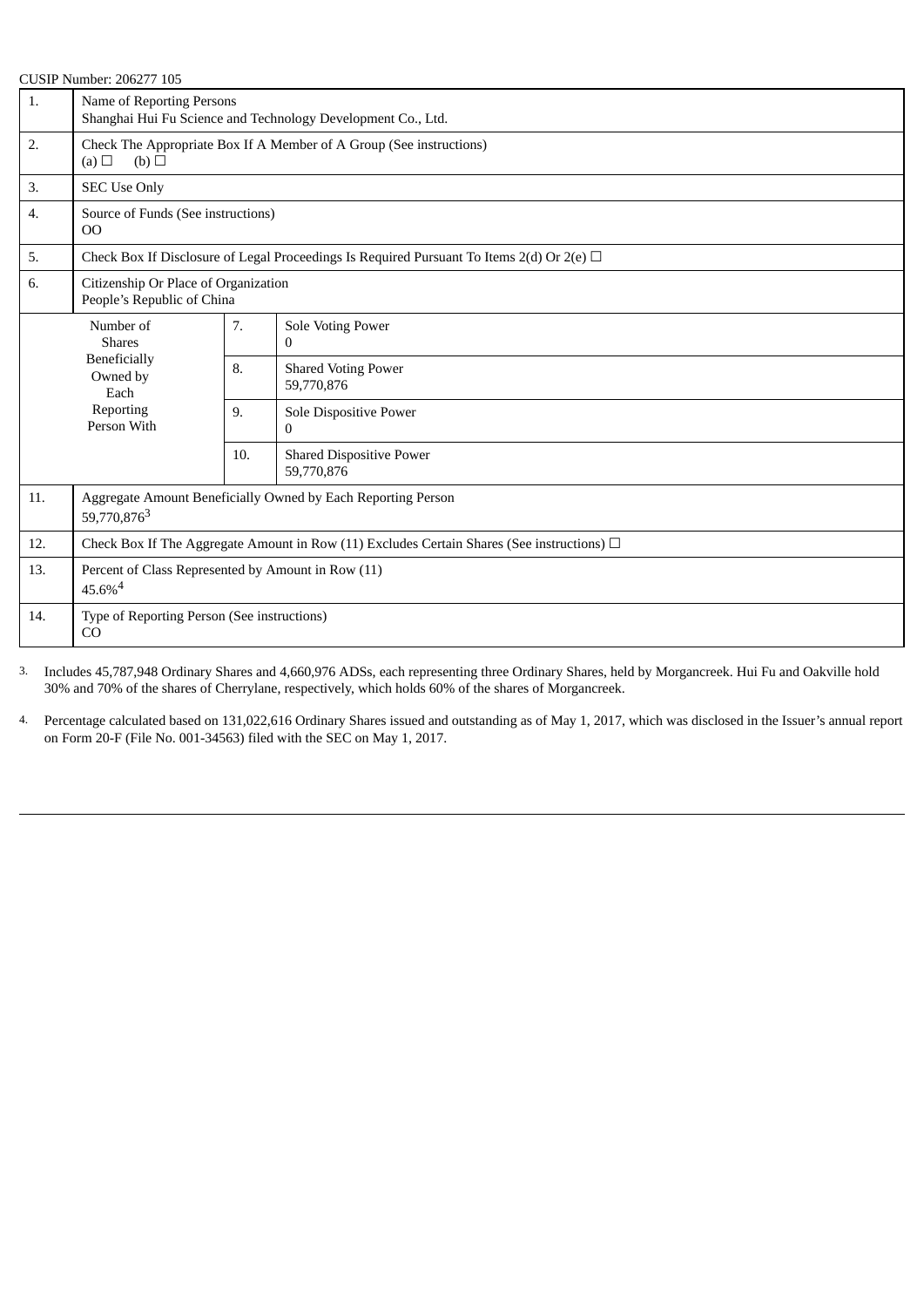| 1.  | Name of Reporting Persons<br>Bi Zhang                                                           |                                                                     |                                                                                                |  |  |
|-----|-------------------------------------------------------------------------------------------------|---------------------------------------------------------------------|------------------------------------------------------------------------------------------------|--|--|
| 2.  | (b)<br>(a) $\Box$                                                                               | Check The Appropriate Box If A Member of A Group (See instructions) |                                                                                                |  |  |
| 3.  | <b>SEC Use Only</b>                                                                             |                                                                     |                                                                                                |  |  |
| 4.  | Source of Funds (See instructions)<br>O <sub>O</sub>                                            |                                                                     |                                                                                                |  |  |
| 5.  |                                                                                                 |                                                                     | Check Box If Disclosure of Legal Proceedings Is Required Pursuant To Items 2(d) Or 2(e) $\Box$ |  |  |
| 6.  | Citizenship Or Place of Organization<br>Canada                                                  |                                                                     |                                                                                                |  |  |
|     | Number of<br><b>Shares</b>                                                                      | 7.                                                                  | Sole Voting Power<br>$\overline{0}$                                                            |  |  |
|     | <b>Beneficially</b><br>Owned by<br>Each                                                         |                                                                     | <b>Shared Voting Power</b><br>59,770,876                                                       |  |  |
|     | Reporting<br>Person With                                                                        | 9.                                                                  | Sole Dispositive Power<br>0                                                                    |  |  |
|     |                                                                                                 | 10.                                                                 | <b>Shared Dispositive Power</b><br>59,770,876                                                  |  |  |
| 11. | Aggregate Amount Beneficially Owned by Each Reporting Person<br>59,770,876 <sup>5</sup>         |                                                                     |                                                                                                |  |  |
| 12. | Check Box If The Aggregate Amount in Row (11) Excludes Certain Shares (See instructions) $\Box$ |                                                                     |                                                                                                |  |  |
| 13. | Percent of Class Represented by Amount in Row (11)<br>$45.6\%$ <sup>6</sup>                     |                                                                     |                                                                                                |  |  |
| 14. | Type of Reporting Person (See instructions)<br><b>IN</b>                                        |                                                                     |                                                                                                |  |  |

5. Includes 45,787,948 Ordinary Shares and 4,660,976 ADSs, each representing three Ordinary Shares, held by Morgancreek. Ms. Zhang and Mr. Jianyu Yang indirectly hold 42% and 18% of the shares of Morgancreek, respectively. By virtue of such relationship, Ms. Zhang may be deemed the beneficial owner of all the Ordinary Shares (including Ordinary Shares in the form of ADSs) beneficially owned by Morgancreek.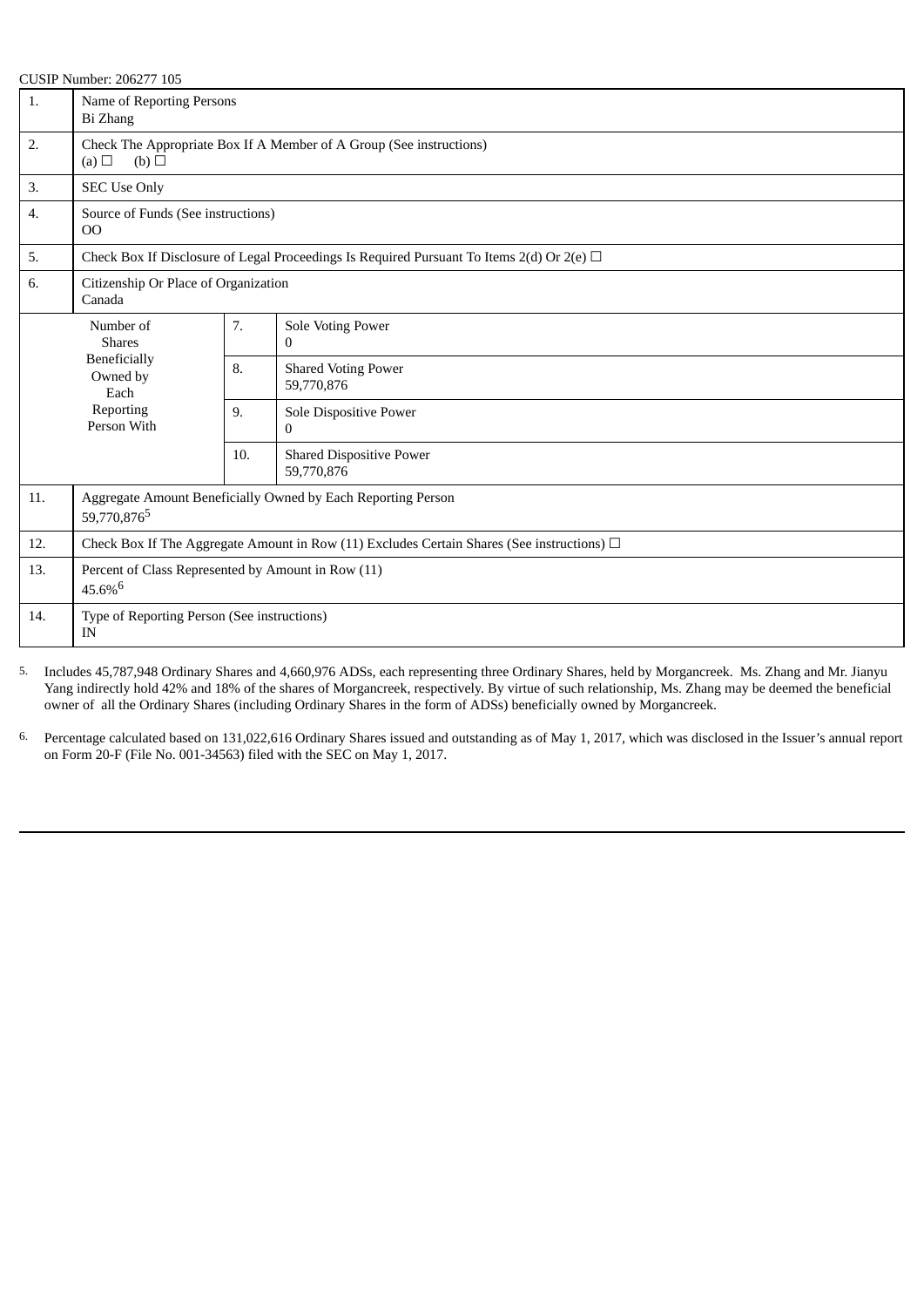|     | <b>CUSIP Number: 206277 105</b>                                                                 |                                                                     |                                                                                                |  |  |
|-----|-------------------------------------------------------------------------------------------------|---------------------------------------------------------------------|------------------------------------------------------------------------------------------------|--|--|
| 1.  |                                                                                                 | Name of Reporting Persons<br>Oakville Holdings Group Limited        |                                                                                                |  |  |
| 2.  | (b)<br>(a) $\Box$                                                                               | Check The Appropriate Box If A Member of A Group (See instructions) |                                                                                                |  |  |
| 3.  | <b>SEC Use Only</b>                                                                             |                                                                     |                                                                                                |  |  |
| 4.  | Source of Funds (See instructions)<br><sub>OO</sub>                                             |                                                                     |                                                                                                |  |  |
| 5.  |                                                                                                 |                                                                     | Check Box If Disclosure of Legal Proceedings Is Required Pursuant To Items 2(d) Or 2(e) $\Box$ |  |  |
| 6.  | Citizenship Or Place of Organization<br><b>British Virgin Islands</b>                           |                                                                     |                                                                                                |  |  |
|     | Number of<br><b>Shares</b><br><b>Beneficially</b><br>Owned by<br>Each                           |                                                                     | Sole Voting Power<br>$\Omega$                                                                  |  |  |
|     |                                                                                                 |                                                                     | <b>Shared Voting Power</b><br>59,770,876                                                       |  |  |
|     | Reporting<br>Person With                                                                        | 9.                                                                  | Sole Dispositive Power<br>$\mathbf{0}$                                                         |  |  |
|     |                                                                                                 | 10.                                                                 | <b>Shared Dispositive Power</b><br>59,770,876                                                  |  |  |
| 11. | Aggregate Amount Beneficially Owned by Each Reporting Person<br>59,770,8767                     |                                                                     |                                                                                                |  |  |
| 12. | Check Box If The Aggregate Amount in Row (11) Excludes Certain Shares (See instructions) $\Box$ |                                                                     |                                                                                                |  |  |
| 13. | Percent of Class Represented by Amount in Row (11)<br>45.6%8                                    |                                                                     |                                                                                                |  |  |
| 14. | Type of Reporting Person (See instructions)<br>CO                                               |                                                                     |                                                                                                |  |  |

7. Includes 45,787,948 Ordinary Shares and 4,660,976 ADSs, each representing three Ordinary Shares, held by Morgancreek. Oakville and Hui Fu hold 70% and 30% of the shares of Cherrylane, respectively, which holds 60% of the shares of Morgancreek.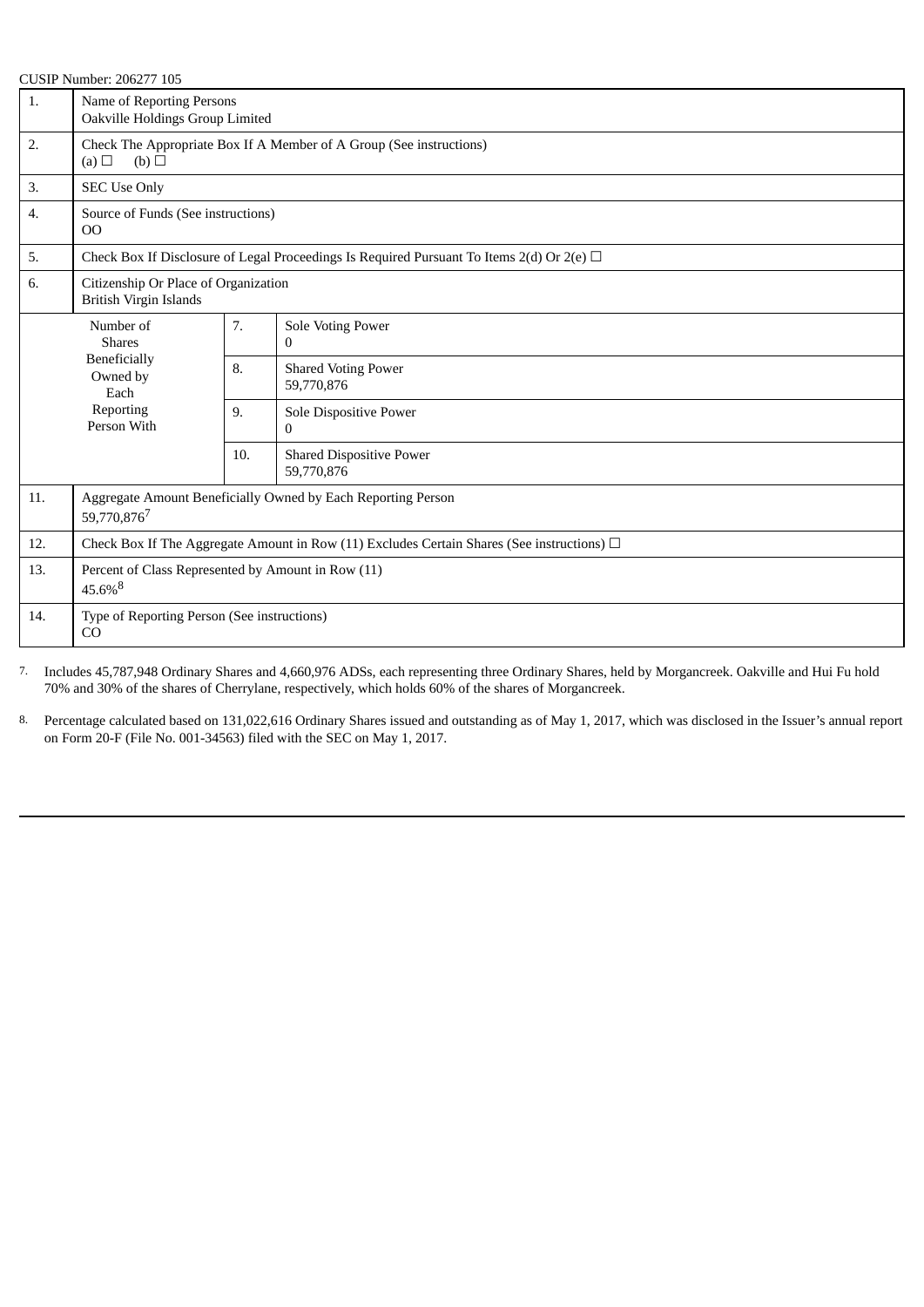|     | <b>CUSIP Number: 206277 105</b>                                                                 |                                                                     |                                                                                                |  |  |
|-----|-------------------------------------------------------------------------------------------------|---------------------------------------------------------------------|------------------------------------------------------------------------------------------------|--|--|
| 1.  | Name of Reporting Persons<br>Cherrylane Investments Limited                                     |                                                                     |                                                                                                |  |  |
| 2.  | (b)<br>(a)                                                                                      | Check The Appropriate Box If A Member of A Group (See instructions) |                                                                                                |  |  |
| 3.  | <b>SEC Use Only</b>                                                                             |                                                                     |                                                                                                |  |  |
| 4.  | Source of Funds (See instructions)<br>$00\,$                                                    |                                                                     |                                                                                                |  |  |
| 5.  |                                                                                                 |                                                                     | Check Box If Disclosure of Legal Proceedings Is Required Pursuant To Items 2(d) Or 2(e) $\Box$ |  |  |
| 6.  | Citizenship Or Place of Organization<br><b>British Virgin Islands</b>                           |                                                                     |                                                                                                |  |  |
|     | Number of<br><b>Shares</b><br><b>Beneficially</b><br>Owned by<br>Each                           |                                                                     | Sole Voting Power<br>$\Omega$                                                                  |  |  |
|     |                                                                                                 |                                                                     | <b>Shared Voting Power</b><br>59,770,876                                                       |  |  |
|     | Reporting<br>Person With                                                                        | 9.                                                                  | Sole Dispositive Power<br>$\mathbf{0}$                                                         |  |  |
|     |                                                                                                 | 10.                                                                 | <b>Shared Dispositive Power</b><br>59,770,876                                                  |  |  |
| 11. | Aggregate Amount Beneficially Owned by Each Reporting Person<br>59,770,8769                     |                                                                     |                                                                                                |  |  |
| 12. | Check Box If The Aggregate Amount in Row (11) Excludes Certain Shares (See instructions) $\Box$ |                                                                     |                                                                                                |  |  |
| 13. | Percent of Class Represented by Amount in Row (11)<br>45.6%10                                   |                                                                     |                                                                                                |  |  |
| 14. | Type of Reporting Person (See instructions)<br>CO                                               |                                                                     |                                                                                                |  |  |

9. Represents 45,787,948 Ordinary Shares and 4,660,976 ADSs, each representing three Ordinary Shares, held by Morgancreek. Cherrylane holds 60% of the shares of Morgancreek.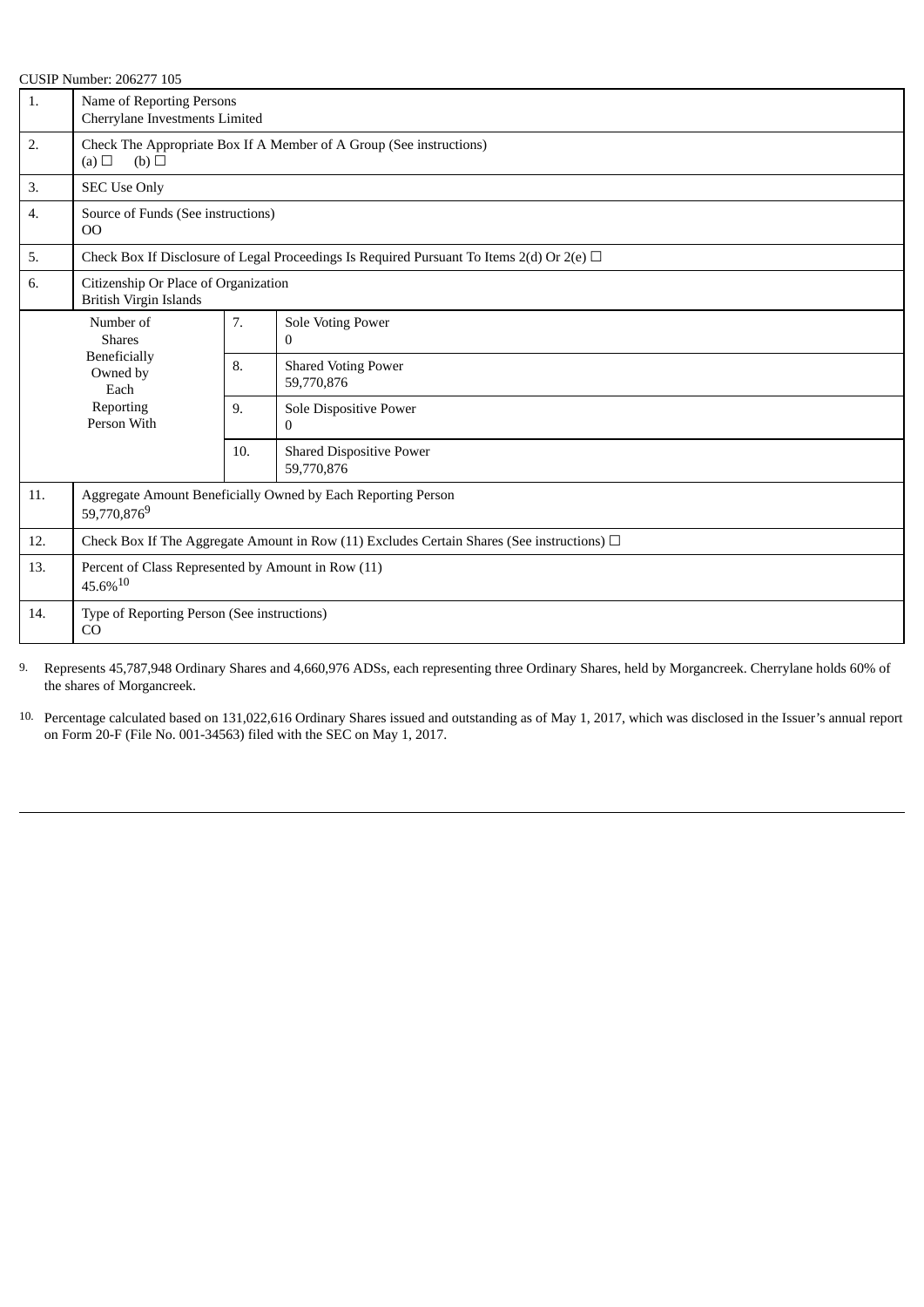| 1.  | Name of Reporting Persons<br><b>Zheng Cheng</b>                                                 |                                                                     |                                                                                                |  |  |
|-----|-------------------------------------------------------------------------------------------------|---------------------------------------------------------------------|------------------------------------------------------------------------------------------------|--|--|
| 2.  | (b)<br>(a) $\Box$                                                                               | Check The Appropriate Box If A Member of A Group (See instructions) |                                                                                                |  |  |
| 3.  | <b>SEC Use Only</b>                                                                             |                                                                     |                                                                                                |  |  |
| 4.  | Source of Funds (See instructions)<br>$00\,$                                                    |                                                                     |                                                                                                |  |  |
| 5.  |                                                                                                 |                                                                     | Check Box If Disclosure of Legal Proceedings Is Required Pursuant To Items 2(d) Or 2(e) $\Box$ |  |  |
| 6.  | Citizenship Or Place of Organization<br>People's Republic of China                              |                                                                     |                                                                                                |  |  |
|     | Number of<br><b>Shares</b>                                                                      | 7.                                                                  | <b>Sole Voting Power</b><br>825,932                                                            |  |  |
|     | <b>Beneficially</b><br>Owned by<br>Each                                                         |                                                                     | <b>Shared Voting Power</b><br>59,770,876                                                       |  |  |
|     | Reporting<br>Person With                                                                        | 9.                                                                  | Sole Dispositive Power<br>825,932                                                              |  |  |
|     |                                                                                                 | 10.                                                                 | <b>Shared Dispositive Power</b><br>59,770,876                                                  |  |  |
| 11. | Aggregate Amount Beneficially Owned by Each Reporting Person<br>60,596,80811                    |                                                                     |                                                                                                |  |  |
| 12. | Check Box If The Aggregate Amount in Row (11) Excludes Certain Shares (See instructions) $\Box$ |                                                                     |                                                                                                |  |  |
| 13. | Percent of Class Represented by Amount in Row (11)<br>$46.0\%$ <sup>12</sup>                    |                                                                     |                                                                                                |  |  |
| 14. | Type of Reporting Person (See instructions)<br>IN                                               |                                                                     |                                                                                                |  |  |

11 Includes (i) 45,787,948 Ordinary Shares and 4,660,976 ADSs, each representing three Ordinary Shares, held by Morgancreek, and (ii) 825,932 Ordinary Shares issuable upon exercise of options held by Mr. Cheng that are exercisable currently or within 60 days of the date of this Amendment. Mr. Cheng indirectly owns 40% of the shares of Morgancreek.

12. Percentage calculated based on 131,022,616 Ordinary Shares issued and outstanding as of May 1, 2017, which was disclosed in the Issuer's annual report on Form 20-F (File No. 001-34563) filed with the SEC on May 1, 2017, and 825,932 Ordinary Shares issuable upon exercise of options held by Mr. Cheng that are exercisable currently or within 60 days of the date of this Amendment.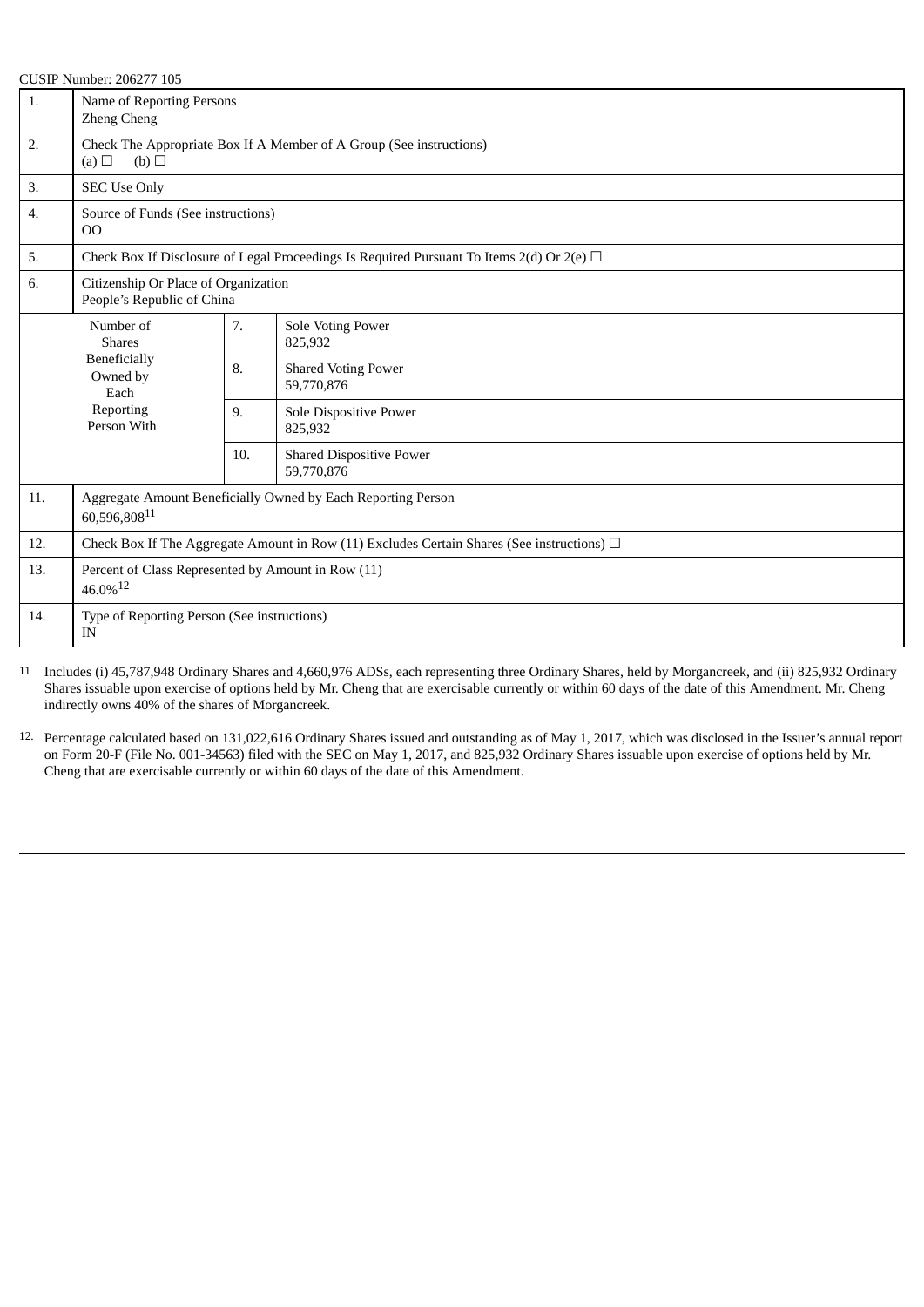| 1.  | CO9II INUMBEL.Z00277 IOJ                                                                        | Name of Reporting Persons<br>Shanghai Jian Qian Science and Technology Development Co., Ltd. |                                                                                                |  |  |
|-----|-------------------------------------------------------------------------------------------------|----------------------------------------------------------------------------------------------|------------------------------------------------------------------------------------------------|--|--|
| 2.  | (a)<br>(b)                                                                                      | Check The Appropriate Box If A Member of A Group (See instructions)                          |                                                                                                |  |  |
| 3.  | <b>SEC Use Only</b>                                                                             |                                                                                              |                                                                                                |  |  |
| 4.  | Source of Funds (See instructions)<br>OO                                                        |                                                                                              |                                                                                                |  |  |
| 5.  |                                                                                                 |                                                                                              | Check Box If Disclosure of Legal Proceedings Is Required Pursuant To Items 2(d) Or 2(e) $\Box$ |  |  |
| 6.  | Citizenship Or Place of Organization<br>People's Republic of China                              |                                                                                              |                                                                                                |  |  |
|     | Number of<br><b>Shares</b>                                                                      | 7.                                                                                           | Sole Voting Power<br>$\Omega$                                                                  |  |  |
|     | <b>Beneficially</b><br>Owned by<br>Each                                                         | 8.                                                                                           | <b>Shared Voting Power</b><br>59,770,876                                                       |  |  |
|     | Reporting<br>Person With                                                                        | 9.                                                                                           | Sole Dispositive Power<br>$\bf{0}$                                                             |  |  |
|     |                                                                                                 | 10.                                                                                          | <b>Shared Dispositive Power</b><br>59,770,876                                                  |  |  |
| 11. | Aggregate Amount Beneficially Owned by Each Reporting Person<br>59,770,87613                    |                                                                                              |                                                                                                |  |  |
| 12. | Check Box If The Aggregate Amount in Row (11) Excludes Certain Shares (See instructions) $\Box$ |                                                                                              |                                                                                                |  |  |
| 13. | Percent of Class Represented by Amount in Row (11)<br>45.6%14                                   |                                                                                              |                                                                                                |  |  |
| 14. | Type of Reporting Person (See instructions)<br>CO                                               |                                                                                              |                                                                                                |  |  |

13. Includes 45,787,948 Ordinary Shares and 4,660,976 ADSs, each representing three Ordinary Shares, held by Morgancreek. Jian Qian indirectly holds 40% of the shares of Morgancreek.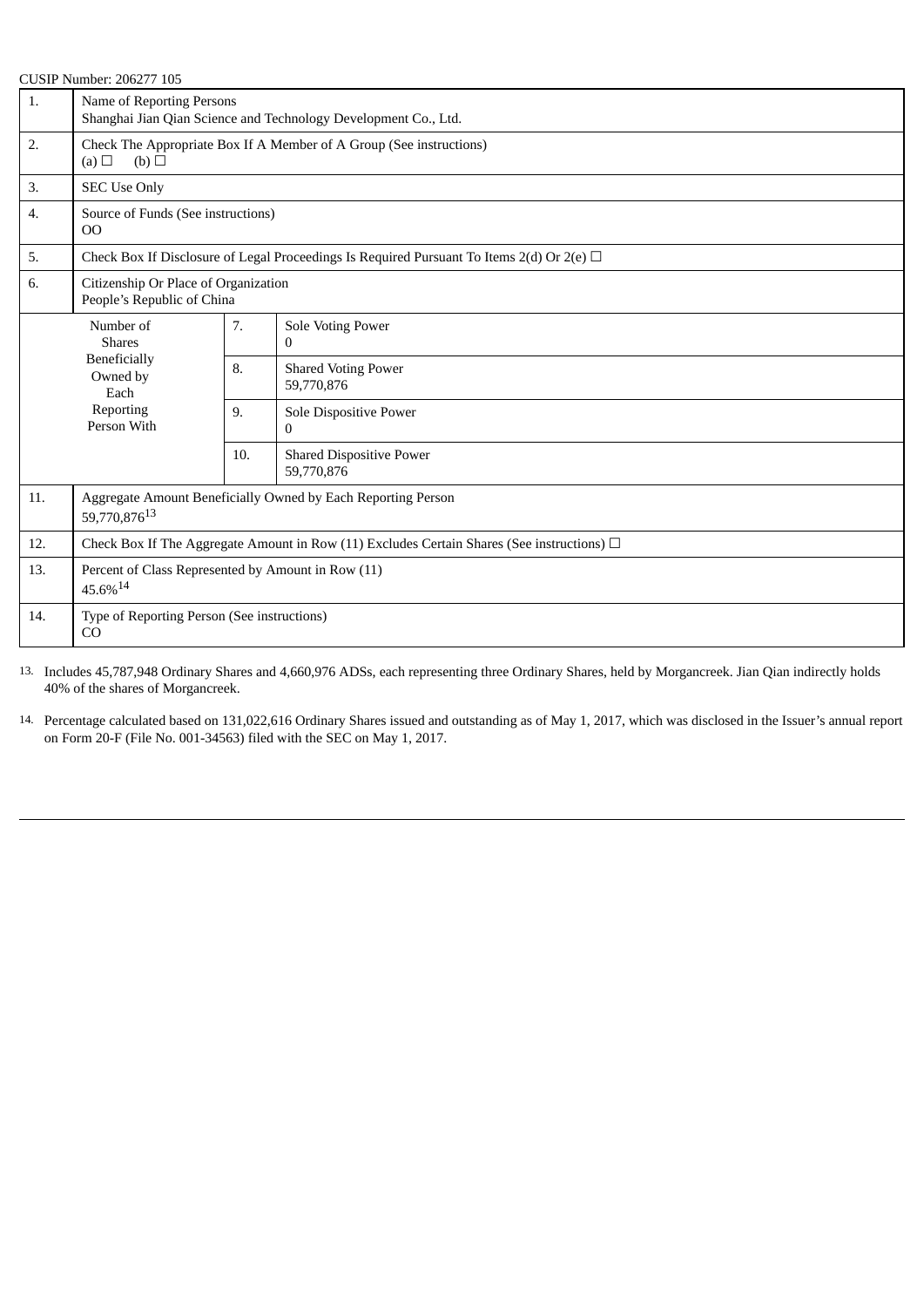|     | <b>CUSIP Number: 206277 105</b>                                                                 |                                                                     |                                                                                                |  |  |
|-----|-------------------------------------------------------------------------------------------------|---------------------------------------------------------------------|------------------------------------------------------------------------------------------------|--|--|
| 1.  | Name of Reporting Persons<br><b>Bluestone Holdings Limited</b>                                  |                                                                     |                                                                                                |  |  |
| 2.  | (b)<br>(a) $\Box$                                                                               | Check The Appropriate Box If A Member of A Group (See instructions) |                                                                                                |  |  |
| 3.  | <b>SEC Use Only</b>                                                                             |                                                                     |                                                                                                |  |  |
| 4.  | Source of Funds (See instructions)<br>$00\,$                                                    |                                                                     |                                                                                                |  |  |
| 5.  |                                                                                                 |                                                                     | Check Box If Disclosure of Legal Proceedings Is Required Pursuant To Items 2(d) Or 2(e) $\Box$ |  |  |
| 6.  | Citizenship Or Place of Organization<br><b>British Virgin Islands</b>                           |                                                                     |                                                                                                |  |  |
|     | Number of<br><b>Shares</b>                                                                      | 7.                                                                  | Sole Voting Power<br>$\Omega$                                                                  |  |  |
|     | Beneficially<br>Owned by<br>Each                                                                | 8.                                                                  | <b>Shared Voting Power</b><br>59,770,876                                                       |  |  |
|     | Reporting<br>Person With                                                                        | 9.                                                                  | Sole Dispositive Power<br>0                                                                    |  |  |
|     |                                                                                                 | 10.                                                                 | <b>Shared Dispositive Power</b><br>59,770,876                                                  |  |  |
| 11. | Aggregate Amount Beneficially Owned by Each Reporting Person<br>59,770,87615                    |                                                                     |                                                                                                |  |  |
| 12. | Check Box If The Aggregate Amount in Row (11) Excludes Certain Shares (See instructions) $\Box$ |                                                                     |                                                                                                |  |  |
| 13. | Percent of Class Represented by Amount in Row (11)<br>45.6%16                                   |                                                                     |                                                                                                |  |  |
| 14. | Type of Reporting Person (See instructions)<br>CO                                               |                                                                     |                                                                                                |  |  |

15. Represents 45,787,948 Ordinary Shares and 4,660,976 ADSs, each representing three Ordinary Shares, held by Morgancreek. Bluestone holds 40% of the shares of Morgancreek.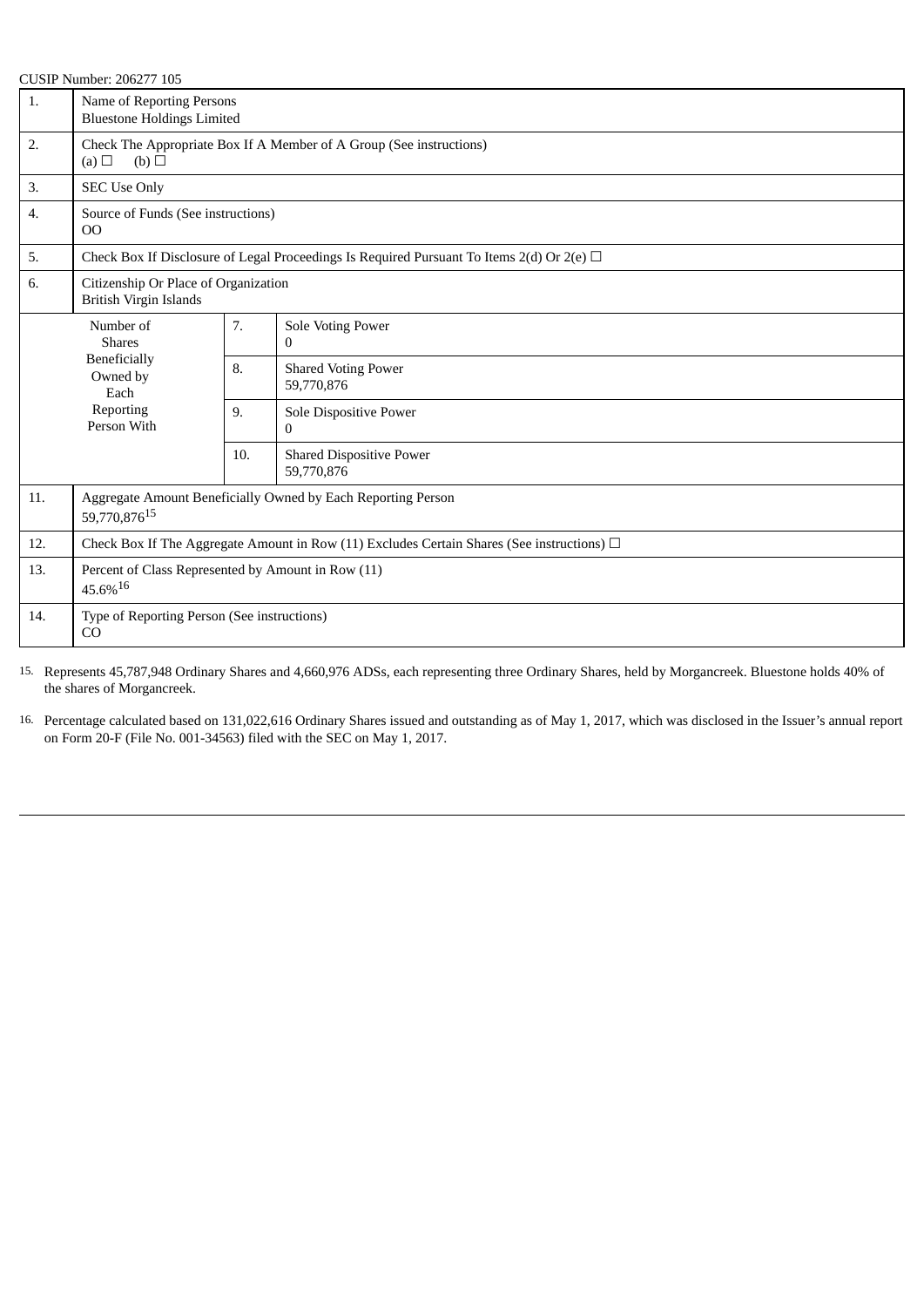| 1.  | Name of Reporting Persons<br>Morgancreek Investment Holdings Limited                            |     |                                                                                                |  |
|-----|-------------------------------------------------------------------------------------------------|-----|------------------------------------------------------------------------------------------------|--|
| 2.  | Check The Appropriate Box If A Member of A Group (See instructions)<br>(a) $\Box$<br>(b)        |     |                                                                                                |  |
| 3.  | <b>SEC Use Only</b>                                                                             |     |                                                                                                |  |
| 4.  | Source of Funds (See instructions)<br>$00\,$                                                    |     |                                                                                                |  |
| 5.  |                                                                                                 |     | Check Box If Disclosure of Legal Proceedings Is Required Pursuant To Items 2(d) Or 2(e) $\Box$ |  |
| 6.  | Citizenship Or Place of Organization<br><b>British Virgin Islands</b>                           |     |                                                                                                |  |
|     | Number of<br><b>Shares</b>                                                                      | 7.  | <b>Sole Voting Power</b><br>$\mathbf{0}$                                                       |  |
|     | Beneficially<br>Owned by<br>Each                                                                | 8.  | <b>Shared Voting Power</b><br>59,770,876                                                       |  |
|     | Reporting<br>Person With                                                                        | 9.  | Sole Dispositive Power<br>$\Omega$                                                             |  |
|     |                                                                                                 | 10. | <b>Shared Dispositive Power</b><br>59,770,876                                                  |  |
| 11. | Aggregate Amount Beneficially Owned by Each Reporting Person<br>59,770,876 <sup>17</sup>        |     |                                                                                                |  |
| 12. | Check Box If The Aggregate Amount in Row (11) Excludes Certain Shares (See instructions) $\Box$ |     |                                                                                                |  |
| 13. | Percent of Class Represented by Amount in Row (11)<br>$45.6\%^{18}$                             |     |                                                                                                |  |
| 14. | Type of Reporting Person (See instructions)<br>CO                                               |     |                                                                                                |  |

17. Represents 45,787,948 Ordinary Shares and 4,660,976 ADSs, each representing three Ordinary Shares.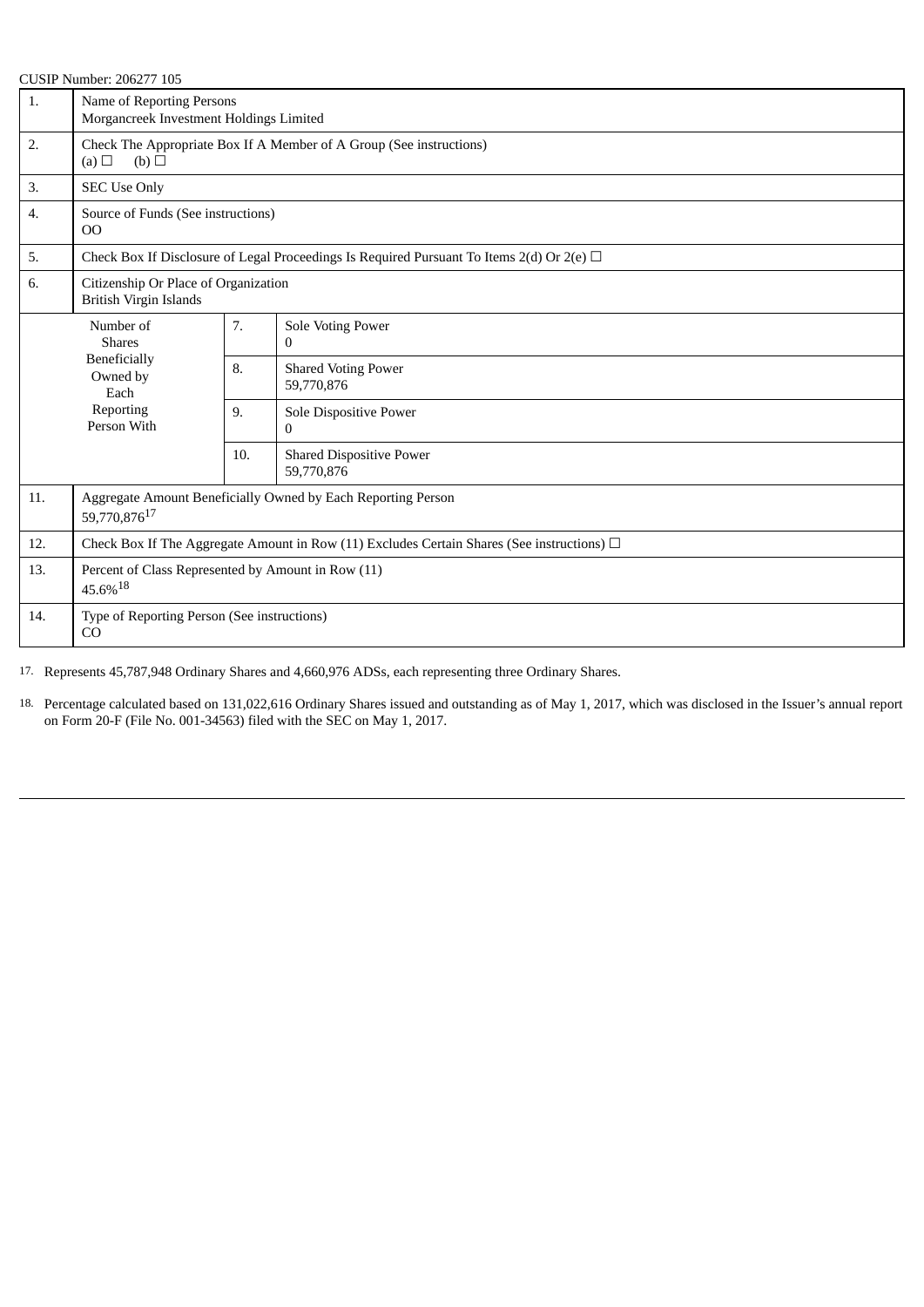This Amendment No. 6 (this "Amendment") is being filed jointly by Jianyu Yang ("Mr. Yang"), Shanghai Hui Fu Science and Technology Development Co., Ltd. ("Hui Fu"), Bi Zhang ("Ms. Zhang"), Oakville Holdings Group Limited ("Oakville"), Cherrylane Investments Limited ("Cherrylane"), Zheng Cheng ("Mr. Cheng"), Shanghai Jian Qian Science and Technology Development Co., Ltd. ("Jian Qian"), Bluestone Holdings Limited ("Bluestone") and Morgancreek Investment Holdings Limited ("Morgancreek", together with Mr. Yang, Hui Fu, Ms. Zhang, Oakville, Cherrylane, Mr. Cheng, Jian Qian and Bluestone, the "Reporting Persons"). This Amendment amends and supplements the Schedule 13D jointly filed with the Securities and Exchange Commission (the "SEC") on August 15, 2013 by Mr. Yang, Daketala International Investment Holdings Ltd. ("Daketala"), Mr. Cheng and CZY Investments Limited ("CZY"), as amended by (i) Amendment No. 1 to Schedule 13D filed with the SEC on December 6, 2013 by Mr. Yang, Daketala, Hui Fu, Cherrylane, Mr. Cheng, CZY, Jian Qian, Bluestone and Morgancreek; (ii) Amendment No. 2 to Schedule 13D filed with the SEC on July 11, 2016 by the Reporting Persons; (iii) Amendment No. 3 to Schedule 13D filed with the SEC on November 22, 2016 by the Reporting Persons; (iv) Amendment No. 4 to Schedule 13D filed with the SEC on February 9, 2017 by the Reporting Persons; and (v) Amendment No. 5 to Schedule 13D filed with the SEC on May 23, 2017 by the Reporting Persons (collectively, the "Prior Schedule 13Ds"). The Reporting Persons have entered into a joint filing agreement, dated as of November 14, 2017, a copy of which is attached hereto as Exhibit 99.1. Except as provided herein, this Amendment does not modify any of the information previously reported on the Prior Schedule 13Ds.

### **ITEM 1. SECURITY AND ISSUER**

No material change.

#### **ITEM 2. IDENTITY AND BACKGROUND**

This Amendment is being filed jointly by the Reporting Persons pursuant to Rule 13d-1(k) promulgated by the SEC under Section 13 of the Securities Exchange Act of 1934, as amended (the "Exchange Act"). The Reporting Persons are making this single, joint filing because they may be deemed to constitute a "group" within the meaning of Section 13(d) (3) of the Exchange Act with respect to the transactions described in Item 4 of this statement.

Except as expressly otherwise set forth in this statement, each Reporting Person disclaims beneficial ownership of the Ordinary Shares (including Ordinary Shares represented by ADSs) beneficially owned by the other Reporting Persons or any other person. Information with respect to each of the Reporting Persons is given solely by such Reporting Person, and no Reporting Person assumes responsibility for the accuracy or completeness of the information concerning the other Reporting Persons, except as otherwise provided in Rule 13d-1(k).

Mr. Yang is a citizen of the People's Republic of China and his principal occupation is the chairman and chief executive officer of the Company. Mr. Yang's principal business address is 18/F, Tower A, Global Trade Center, 36 North Third Ring Road East, Dongcheng District, Beijing 100013, People's Republic of China.

Hui Fu is a limited liability company organized under the laws of the People's Republic of China wholly owned by Mr. Yang. The address of Hui Fu Science and Technology Development Co., Ltd.'s principal office is Room 232, Zone C, 2nd Floor, 555 Songxiu Road, Qingpu District, Shanghai, People's Republic of China. Mr. Yang is the sole director of Hui Fu.

Ms. Zhang is a citizen of Canada and her principal occupation is the sole director of Oakville. Ms. Zhang's principal business address is Vistra Corporate Services Centre, Wickhams Cay II, Road Town, Tortola,British Virgin Islands.

Oakville is a limited liability company organized under the laws of the British Virgin Islands wholly owned by Ms. Zhang. Oakville's principal business is investment holding. The address of its principal office is Vistra Corporate Services Centre, Wickhams Cay II, Road Town, Tortola,British Virgin Islands.. Ms. Zhang is the sole director of Oakville.

Cherrylane is a limited liability company organized under the laws of the British Virgin Islands, and is 30% owned by Hui Fu and 70% owned by Oakville. Cherrylane's principal business is investment holding. The address of its principal office is Vistra Corporate Services Centre, Wickhams Cay II, Road Town, Tortola,British Virgin Islands.. Mr. Yang is the sole director of Cherrylane.

Mr. Cheng is a citizen of the People's Republic of China and his principal occupation is a director of the Company. Mr. Cheng's principal business address is 18/F, Tower A, Global Trade Center, 36 North Third Ring Road East, Dongcheng District, Beijing 100013, People's Republic of China.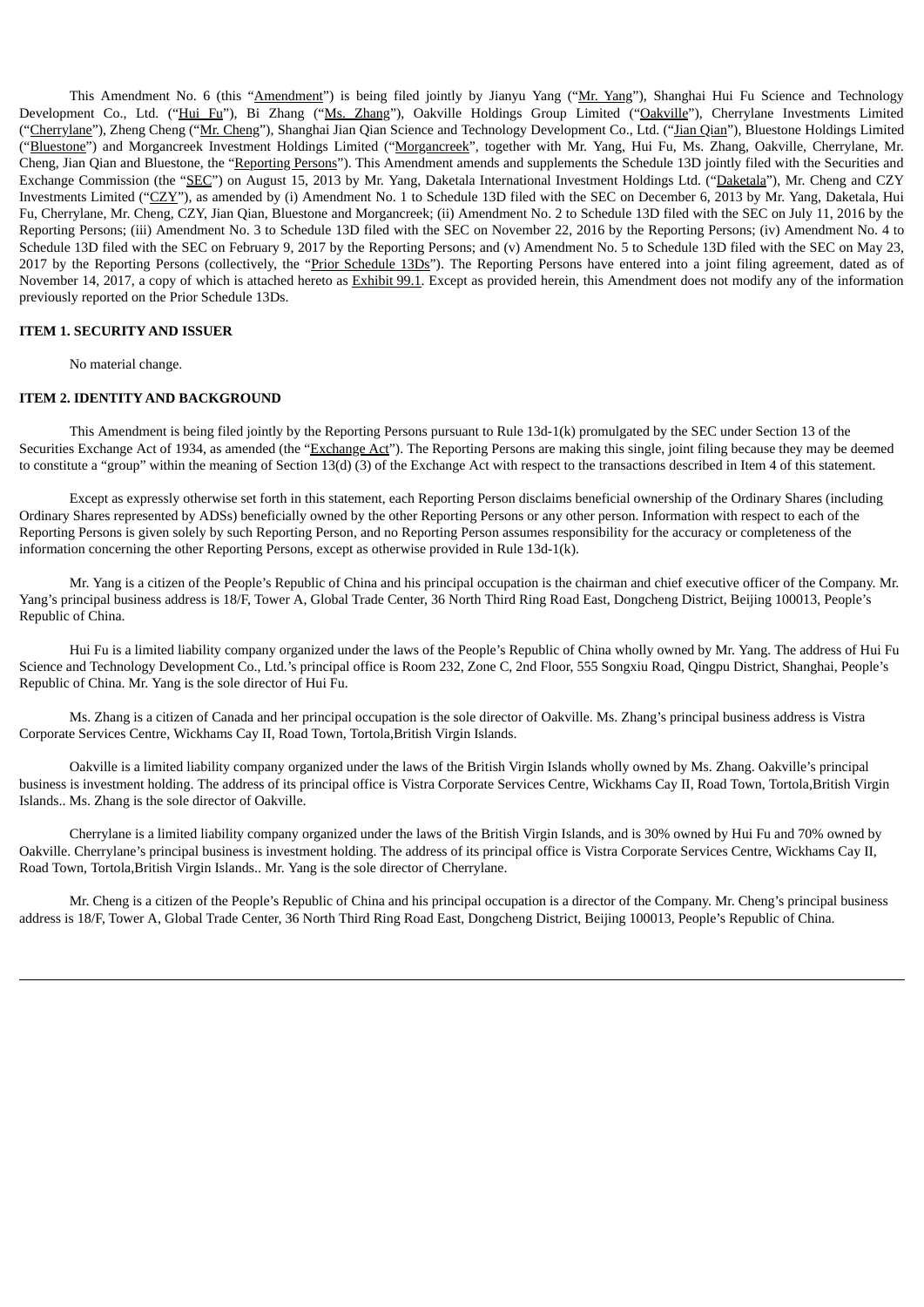Jian Qian is a limited liability company organized under the laws of the People's Republic of China wholly owned by Mr. Cheng. Jian Qian's principal business is technology development, technology transfer, investment management and market promotion in the field of medical device and information technology. Jian Qian's principal office is Room 231, Zone C, 2nd Floor, 555 Songxiu Road, Qingpu District, Shanghai, People's Republic of China. Mr. Cheng is the sole director of Jian Qian.

Bluestone is a limited liability company organized under the laws of the British Virgin Islands wholly owned by Jian Qian. Bluestone's principal business is investment holding. The address of its principal office is Vistra Corporate Services Centre, Wickhams Cay II, Road Town, Tortola,British Virgin Islands. Mr. Cheng is the sole director of Bluestone.

Morgancreek is a limited liability company organized under the laws of the British Virgin Islands. Cherrylane and Bluestone hold 60% and 40% of the shares of Morgancreek, respectively. Morgancreek's principal business is investment holding. The address of its principal office is Vistra Corporate Services Centre, Wickhams Cay II, Road Town, Tortola,British Virgin Islands. The directors of Morgancreek are Mr. Yang and Mr. Cheng.

None of the Reporting Persons has, during the past five years, been convicted of any criminal proceeding (excluding traffic violations or similar misdemeanors), nor been a party to a civil proceeding of a judicial or administrative body of competent jurisdiction and as a result of such proceeding was or is subject to a judgment, decree or final order enjoining future violations of, or prohibiting or mandating activities subject to, federal or state securities laws or finding any violation with respect to such laws.

#### **ITEM 3. SOURCE AND AMOUNT OF FUNDS OR OTHER CONSIDERATION**

Item 3 of the Prior Schedule 13Ds is hereby amended and supplemented by inserting the following at the end thereof.

As described in Item 4 below, Jianyu Yang, Morgancreek Investment Holdings Limited and Blue Ocean Management Limited (together the "Buyer Parties") have submitted a letter to the board of directors of the Issuer, which notified the Issuer that the Buyer Parties had unanimously determined to withdraw the non-binding going-private proposal dated July 11, 2016 (the "Proposal"). The information set forth in Item 4 below is hereby incorporated by reference into this Item 3.

#### **ITEM 4. PURPOSE OF TRANSACTION**

Item 4 of the Prior Schedule 13Ds is hereby amended and supplemented by inserting the following at the end thereof.

On November 13, 2017, the Buyer Parties submitted a letter ("Non-binding Proposal Withdrawal Letter") to the board of directors of the Issuer, which notified the Issuer that the Buyer Parties had unanimously determined to withdraw the Proposal with immediate effect.

The description of the Non-binding Proposal Withdrawal Letter in this Item 4 is qualified in its entirety by reference to the complete text of the Nonbinding Proposal Withdrawal Letter, which has been filed as Exhibit 99.2 to this Amendment and is incorporated by reference in its entirety into this Item 4.

Except as indicated in the Prior Schedule 13Ds and this Amendment, the Reporting Persons have no plans or proposals which relate to or would result in any of the actions specified in (a) through (j) of Item 4 of Schedule 13D. The Reporting Persons may, at any time and from time to time, formulate other purposes, plans or proposals regarding the Issuer, or any other actions that could involve one or more of the types of transactions or have one or more of the results described in paragraphs (a) through (j) of Item 4 of Schedule 13D.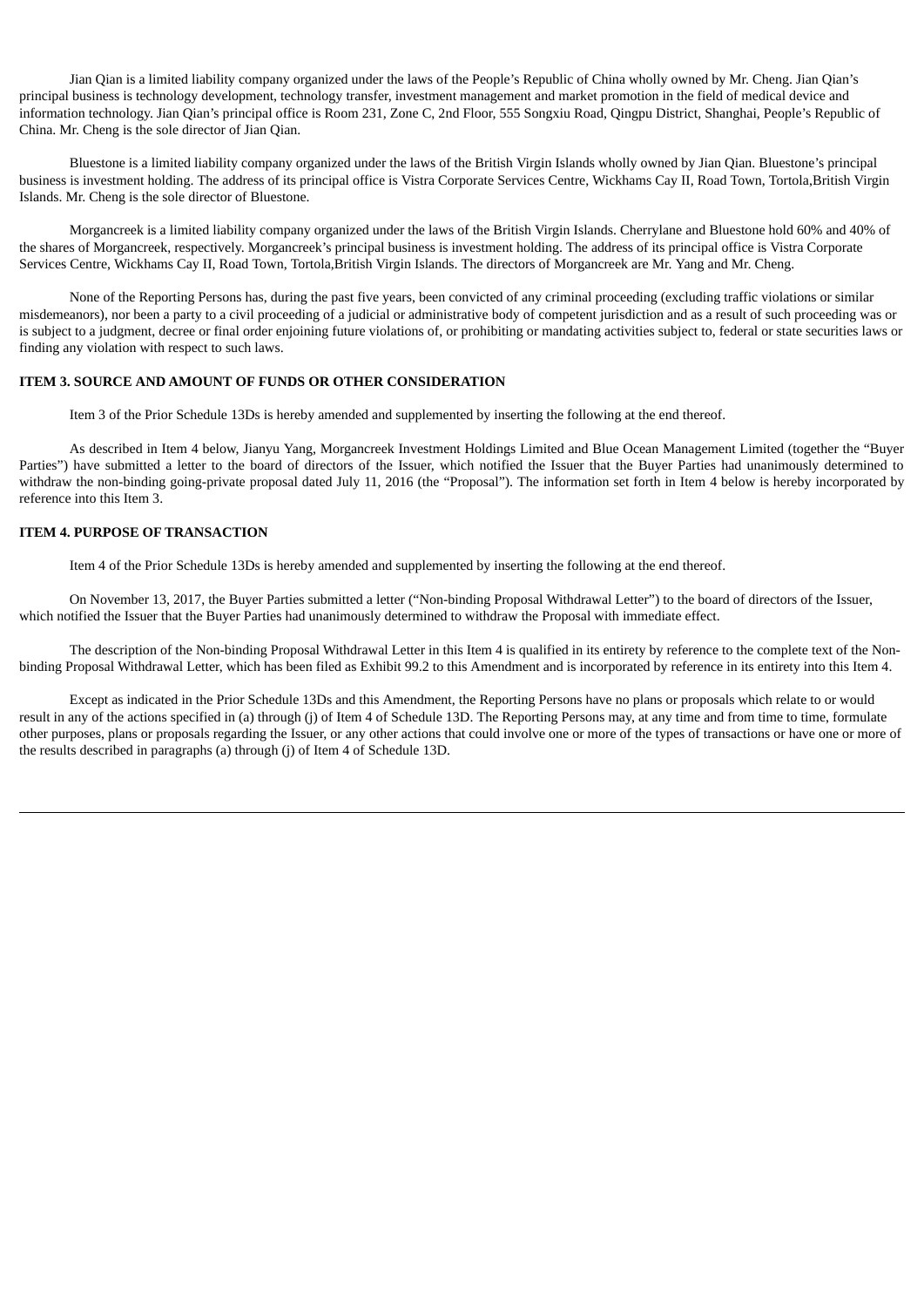### **ITEM 5. INTEREST IN SECURITIES OF THE ISSUER**

The information contained on each of the cover pages of this statement and the information set forth in Items 2, 3, 4 and 6 are hereby incorporated by reference in their entirety in this Item 5.

(a) – (b) The following table sets forth the beneficial ownership of Ordinary Shares (including Ordinary Shares represented by ADSs) of the Issuer for each of the Reporting Persons.

| <b>Name</b>                           | <b>Shares</b><br><b>Beneficially</b><br>Owned | Percentage of<br>Total* | <b>Sole Voting</b><br>Power | <b>Shared</b><br><b>Voting</b><br>Power | Sole<br><b>Dispositive</b><br>Power | <b>Shared</b><br><b>Dispositive</b><br>Power |
|---------------------------------------|-----------------------------------------------|-------------------------|-----------------------------|-----------------------------------------|-------------------------------------|----------------------------------------------|
| Mr. Yang $^{(1)}$                     | 60,596,808                                    | 46.0%                   | 825,932                     | 59,770,876                              | 825,932                             | 59,770,876                                   |
| Hui $Fu^{(2)}$                        | 59,770,876                                    | 45.6%                   |                             | 59,770,876                              |                                     | 59,770,876                                   |
| Ms. Zhang $(3)$                       | 59,770,876                                    | 45.6%                   |                             | 59,770,876                              |                                     | 59,770,876                                   |
| Oakville <sup>(4)</sup>               | 59,770,876                                    | 45.6%                   |                             | 59,770,876                              |                                     | 59,770,876                                   |
| Cherrylane <sup>(5)</sup>             | 59,770,876                                    | 45.6%                   |                             | 59,770,876                              |                                     | 59,770,876                                   |
| Mr. Cheng <sup><math>(6)</math></sup> | 60,596,808                                    | 46.0%                   | 825,932                     | 59,770,876                              | 825,932                             | 59,770,876                                   |
| Jian Qian <sup>(7)</sup>              | 59,770,876                                    | 45.6%                   |                             | 59,770,876                              |                                     | 59,770,876                                   |
| Bluestone <sup>(8)</sup>              | 59,770,876                                    | 45.6%                   |                             | 59,770,876                              |                                     | 59,770,876                                   |
| Morgancreek <sup>(9)</sup>            | 59,770,876                                    | 45.6%                   |                             | 59,770,876                              |                                     | 59,770,876                                   |
|                                       |                                               |                         |                             |                                         |                                     |                                              |

\* Percentages are calculated based on 131,022,616 Shares outstanding, and with respect to each person, including the Shares that such person has the right to acquire within 60 days.

- (1) Includes (i) 45,787,948 Ordinary Shares and 4,660,976 ADSs, each representing three Ordinary Shares, held by Morgancreek, and (ii) 825,932 Ordinary Shares issuable upon exercise of options held by Mr. Yang that are exercisable currently or within 60 days of the date hereof. Mr. Yang and his spouse, Ms. Bi Zhang, indirectly hold 18% and 42% of the shares of Morgancreek, respectively, and by virtue of such relationship, Mr. Yang may be deemed the beneficial owner of the total of 60% of the shares of Morgancreek.
- (2) Includes 45,787,948 Ordinary Shares and 4,660,976 ADSs, each representing three Ordinary Shares, held by Morgancreek. Hui Fu and Oakville hold 30% and 70% of the shares of Cherrylane, respectively, which holds 60% of the shares of Morgancreek.
- (3) Includes 45,787,948 Ordinary Shares and 4,660,976 ADSs, each representing three Ordinary Shares, held by Morgancreek. Ms. Zhang and Mr. Yang indirectly hold 42% and 18% of the shares of Morgancreek, respectively. By virtue of such relationship, Ms. Zhang may be deemed the beneficial owner of the total of 60% of the shares of Morgancreek.
- (4) Includes 45,787,948 Ordinary Shares and 4,660,976 ADSs, each representing three Ordinary Shares, held by Morgancreek. Oakville and Hui Fu hold 70% and 30% of the shares of Cherrylane, respectively, which holds 60% of the shares of Morgancreek.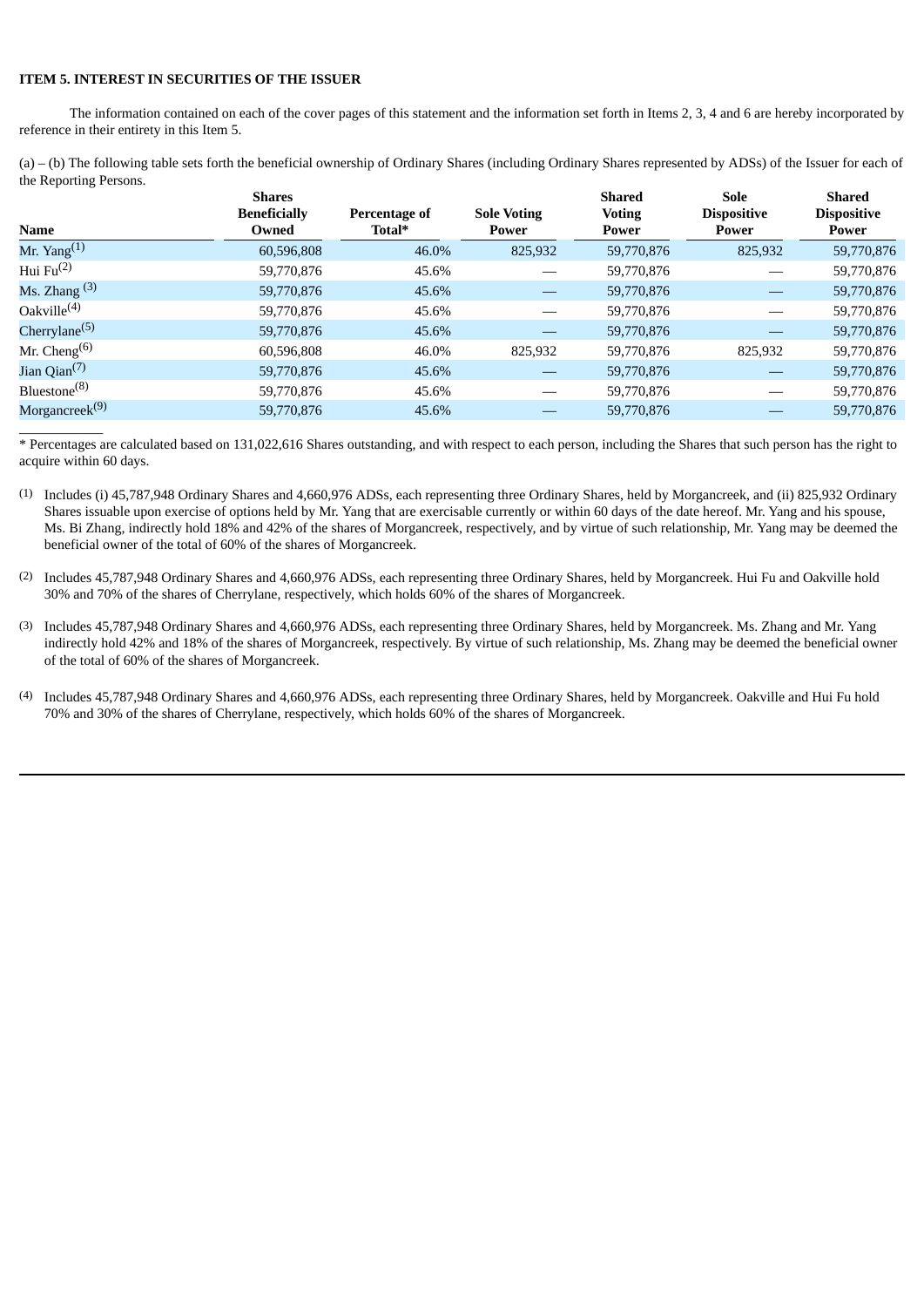- (5) Represents 45,787,948 Ordinary Shares and 4,660,976 ADSs, each representing three Ordinary Shares, held by Morgancreek. Cherrylane holds 60% of the shares of Morgancreek.
- (6) Includes (i) 45,787,948 Ordinary Shares and 4,660,976 ADSs, each representing three Ordinary Shares, held by Morgancreek, and (ii) 825,932 Ordinary Shares issuable upon exercise of options held by Mr. Cheng that are exercisable currently or within 60 days of the date hereof. Mr. Cheng indirectly owns 40% of the shares of Morgancreek.
- (7) Includes 45,787,948 Ordinary Shares and 4,660,976 ADSs, each representing three Ordinary Shares, held by Morgancreek. Jian Qian indirectly holds 40% of the shares of Morgancreek.
- (8) Represents 45,787,948 Ordinary Shares and 4,660,976 ADSs, each representing three Ordinary Shares, held by Morgancreek. Bluestone holds 40% of the shares of Morgancreek.
- (9) Represents 45,787,948 Ordinary Shares and 4,660,976 ADSs, each representing three Ordinary Shares.

(c) Except as disclosed in Item 6 below, none of the Reporting Persons has effected any transactions relating to the Ordinary Shares during the past sixty (60) days.

(d) Not applicable.

(e) Not applicable.

#### **ITEM 6. CONTRACTS, ARRANGEMENTS, UNDERSTANDINGS OR RELATIONSHIPS WITH RESPECT TO SECURITIES OF THE ISSUER**

Item 6 of the Prior Schedule 13Ds is hereby amended and supplemented by inserting the following at the end thereof.

The description of the Non-binding Proposal Withdrawal Letter under Item 4 is incorporated herein by reference in its entirety.

On November 14, 2017, the Reporting Persons entered into an agreement with respect to the joint filing of this Schedule 13D and any amendments thereto (the "Joint Filing Agreement"). A copy of the Joint Filing Agreement is attached as Exhibit 99.1 to this Amendment and is incorporated by reference herein.

To the best knowledge of the Reporting Persons, except as provided herein and in the Prior Schedule 13Ds, there are no other contracts, arrangements, understandings or relationships (legal or otherwise) among the Reporting Persons and between any of the Reporting Persons and any other person with respect to any securities of the Issuer.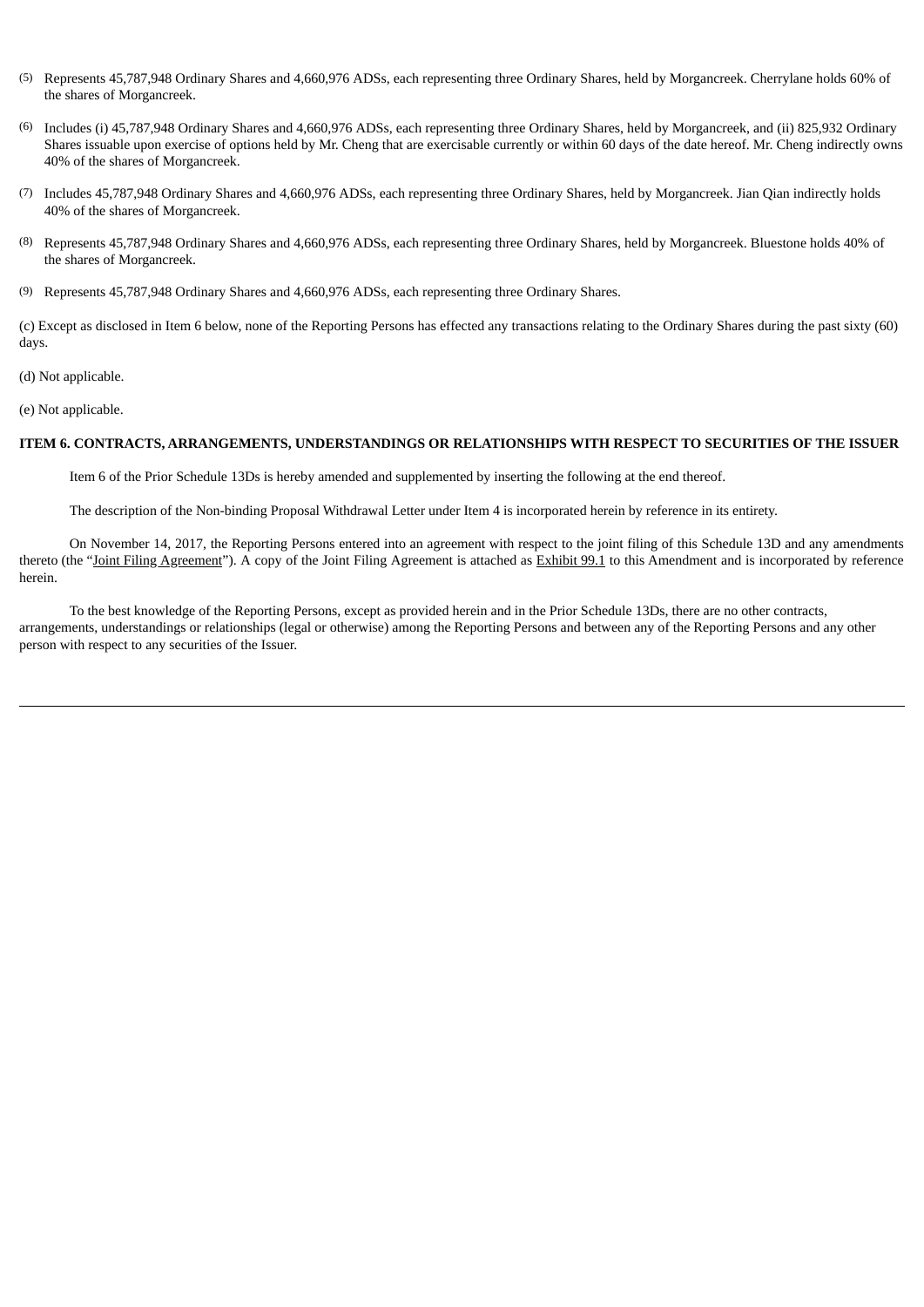# **ITEM 7. MATERIALS TO BE FILED AS EXHIBITS**

| Exhibit<br>No. | <b>Description</b>                                                                             |
|----------------|------------------------------------------------------------------------------------------------|
| 99.1           | Joint Filing Agreement by and among the Reporting Persons, dated November 14, 2017.            |
| 99.2           | Non-binding Proposal Withdrawal Letter by and among the Buyer Parties, dated November 13, 2017 |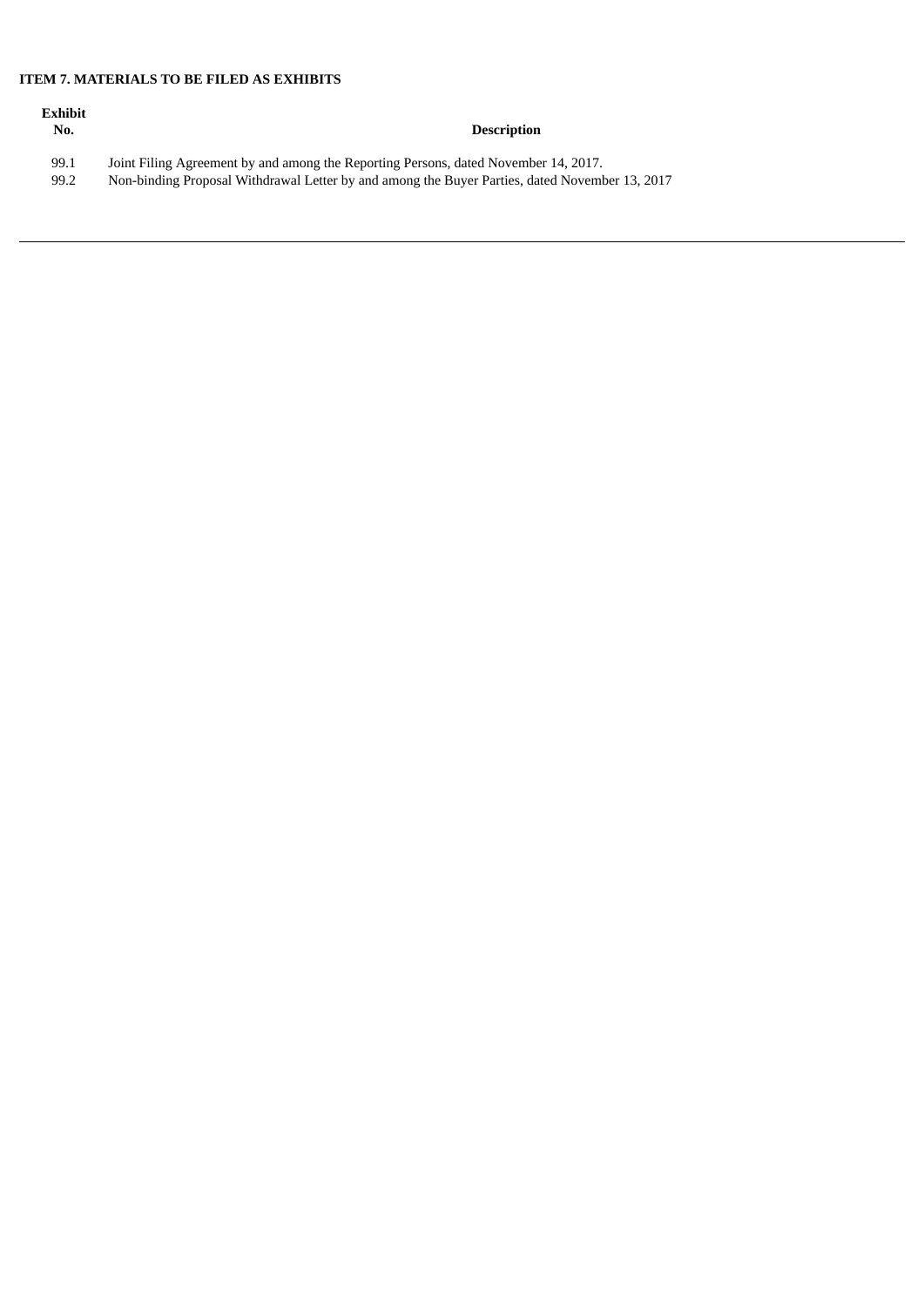#### SIGNATURE

After reasonable inquiry and to the best of my knowledge and belief, the undersigned certify that the information set forth in this statement is true, complete and correct.

Dated: November 14, 2017

Jianyu Yang

/s/ Jianyu Yang

Shanghai Hui Fu Science and Technology Development Co., Ltd.

By: /s/ Jianyu Yang Name: Jianyu Yang Title: Director

Bi Zhang

/s/ Bi Zhang

Oakville Holdings Group Limited

By: /s/ Bi Zhang Name: Bi Zhang Title: Director

Cherrylane Investments Limited

By: /s/ Jianyu Yang Name: Jianyu Yang Title: Director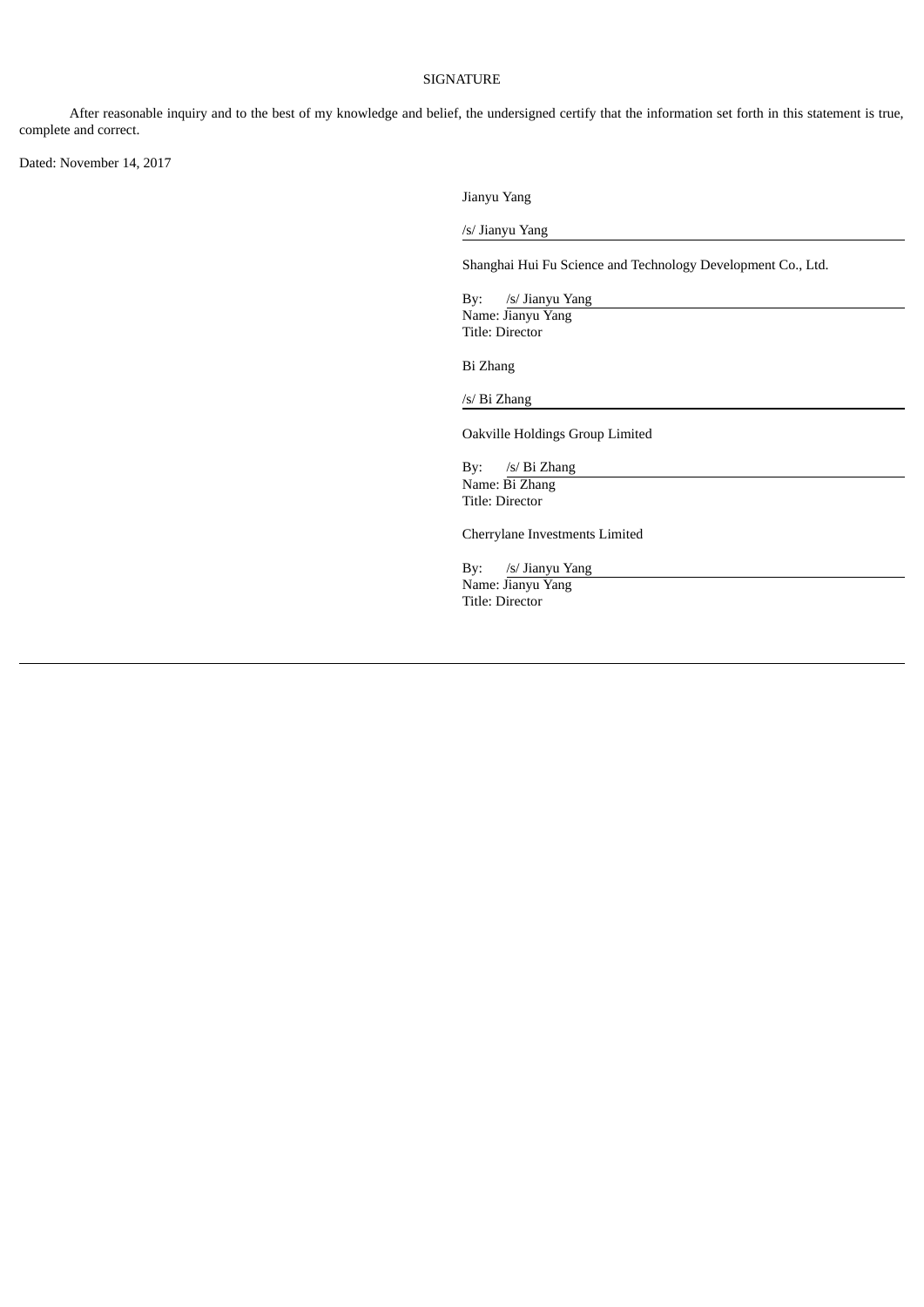Zheng Cheng

/s/ Zheng Cheng

Shanghai Jian Qian Science and Technology Development Co., Ltd.

By: /s/ Zheng Cheng Name: Zheng Cheng Title: Director

Bluestone Holdings Limited

By: /s/ Zheng Cheng Name: Zheng Cheng Title: Director

Morgancreek Investment Holdings Limited

By: /s/ Jianyu Yang Name: Jianyu Yang Title: Director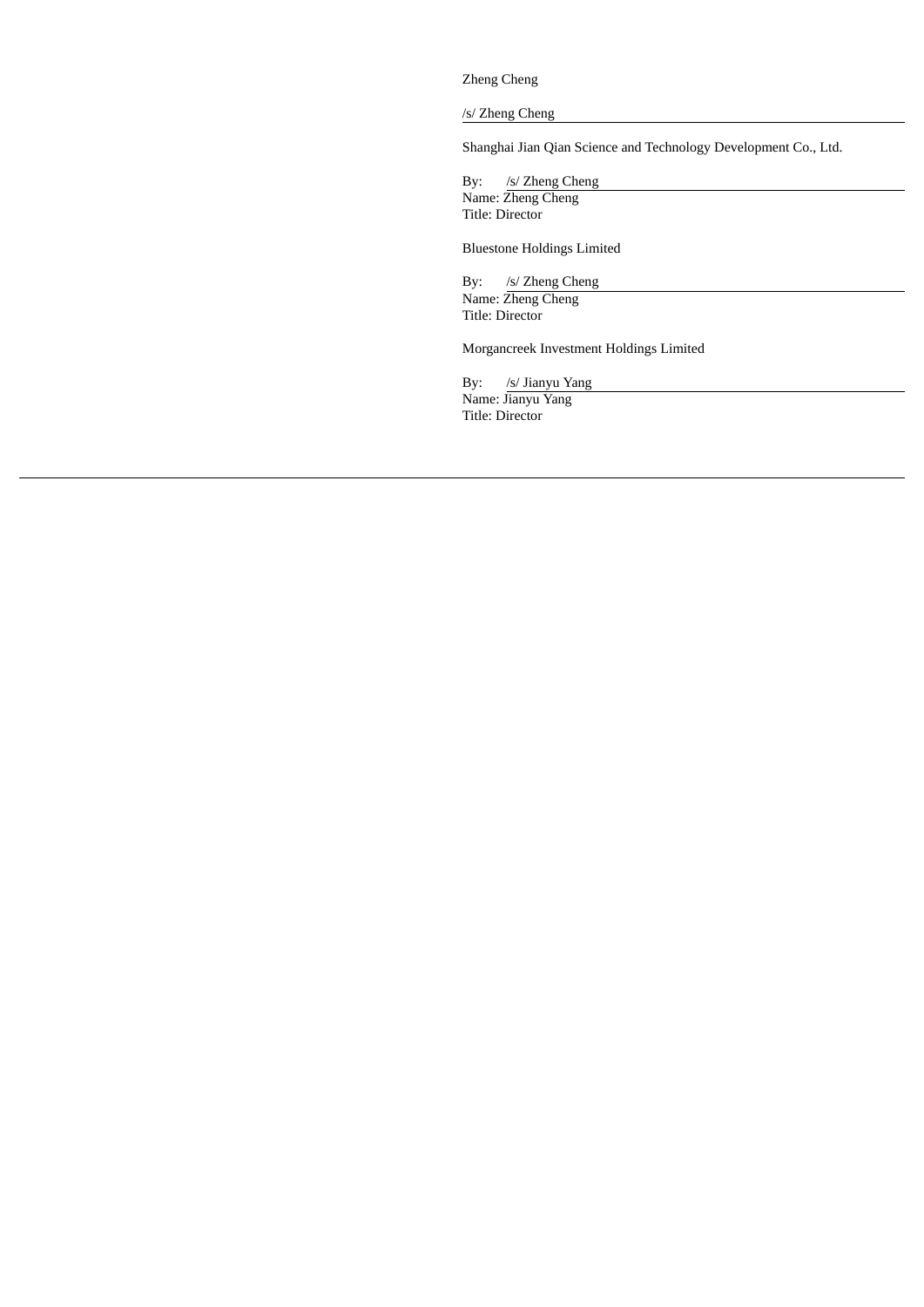# **EXHIBIT INDEX**

| Exhibit<br>No. | <b>Description</b>                                                                             |
|----------------|------------------------------------------------------------------------------------------------|
| 99.1           | Joint Filing Agreement by and among the Reporting Persons, dated November 14, 2017.            |
| 99.2           | Non-binding Proposal Withdrawal Letter by and among the Buyer Parties, dated November 13, 2017 |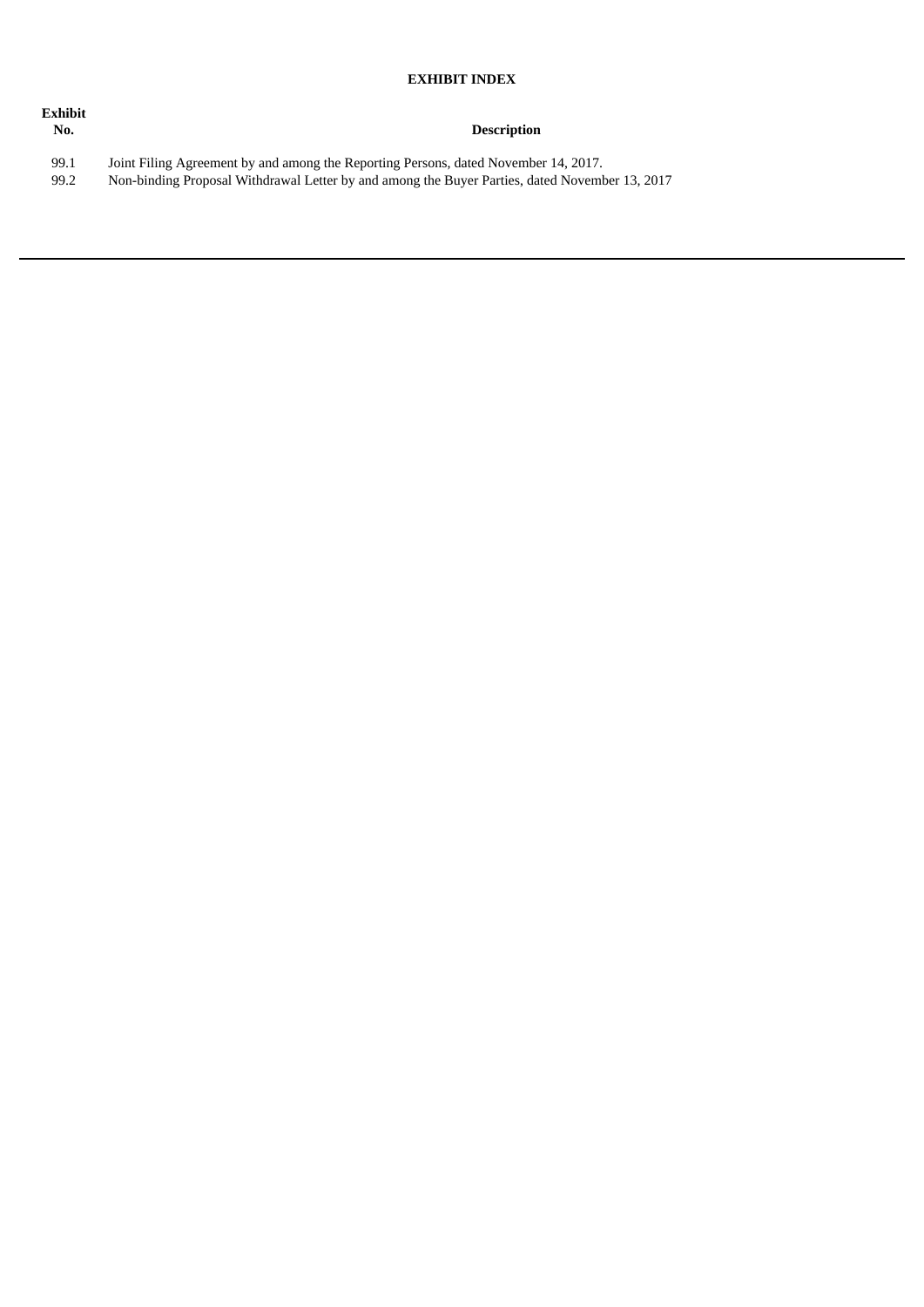#### **Joint Filing Agreement**

In accordance with Rule 13d-1(k) promulgated under the Securities Exchange Act of 1934, as amended, the undersigned hereby agree to the joint filing with all other Reporting Persons (as such term is defined in the Schedule 13D referred to below) on behalf of each of them of a statement on Schedule 13D (including amendments thereto) with respect to Class A ordinary shares, par value US\$0.0001 per share, of Concord Medical Services Holdings Limited, and that this agreement may be included as an exhibit to such joint filing. This agreement may be executed in any number of counterparts, all of which taken together shall constitute one and the same instrument.

Each person whose signature appears below does hereby constitute and appoint Jianyu Yang with full power to act singly, his or its true and lawful attorney-in-fact and agent, with full power of substitution and re-substitution, for him or it and in his or its name, place and stead, in any and all capacities, to sign any and all amendments to the Schedule 13D referred to above, and to file the same, with all exhibits thereto and other documents in connection therewith, with the Securities and Exchange Commission, granting unto said attorney-in-fact and agent full power and authority to do and perform each and every act and thing requisite and necessary fully to all intents and purposes as he or it might or could do in person, thereby ratifying and confirming all that said attorney-in-fact and agent, or his substitute or substitutes, may lawfully do or cause to be done by virtue hereof.

[*Remainder of this page is intentionally left blank*]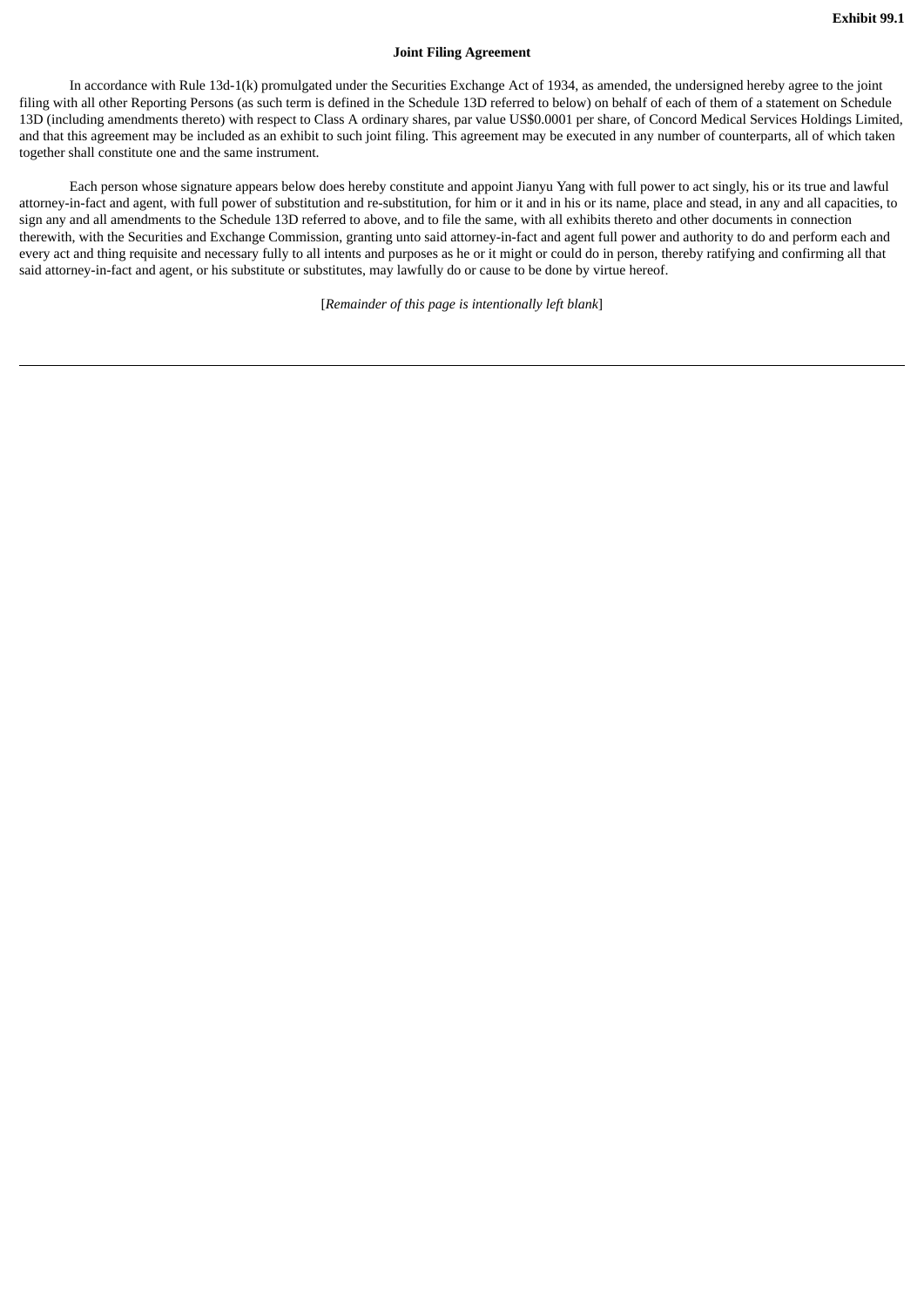IN WITNESS WHEREOF, the undersigned hereby execute this agreement as of November 14, 2017.

Jianyu Yang

/s/ Jianyu Yang

Shanghai Hui Fu Science and Technology Development Co., Ltd.

By: /s/ Jianyu Yang Name: Jianyu Yang Title: Director

Bi Zhang

/s/ Bi Zhang

Oakville Holdings Group Limited

By: /s/ Bi Zhang Name: Bi Zhang Title: Director

Cherrylane Investments Limited

By: /s/ Jianyu Yang Name: Jianyu Yang Title: Director

Zheng Cheng

/s/ Zheng Cheng

Shanghai Jian Qian Science and Technology Development Co., Ltd.

By: /s/ Zheng Cheng Name: Zheng Cheng Title: Director

Bluestone Holdings Limited

By: /s/ Zheng Cheng Name: Zheng Cheng

Title: Director

Morgancreek Investment Holdings Limited

By: /s/ Jianyu Yang Name: Jianyu Yang Title: Director